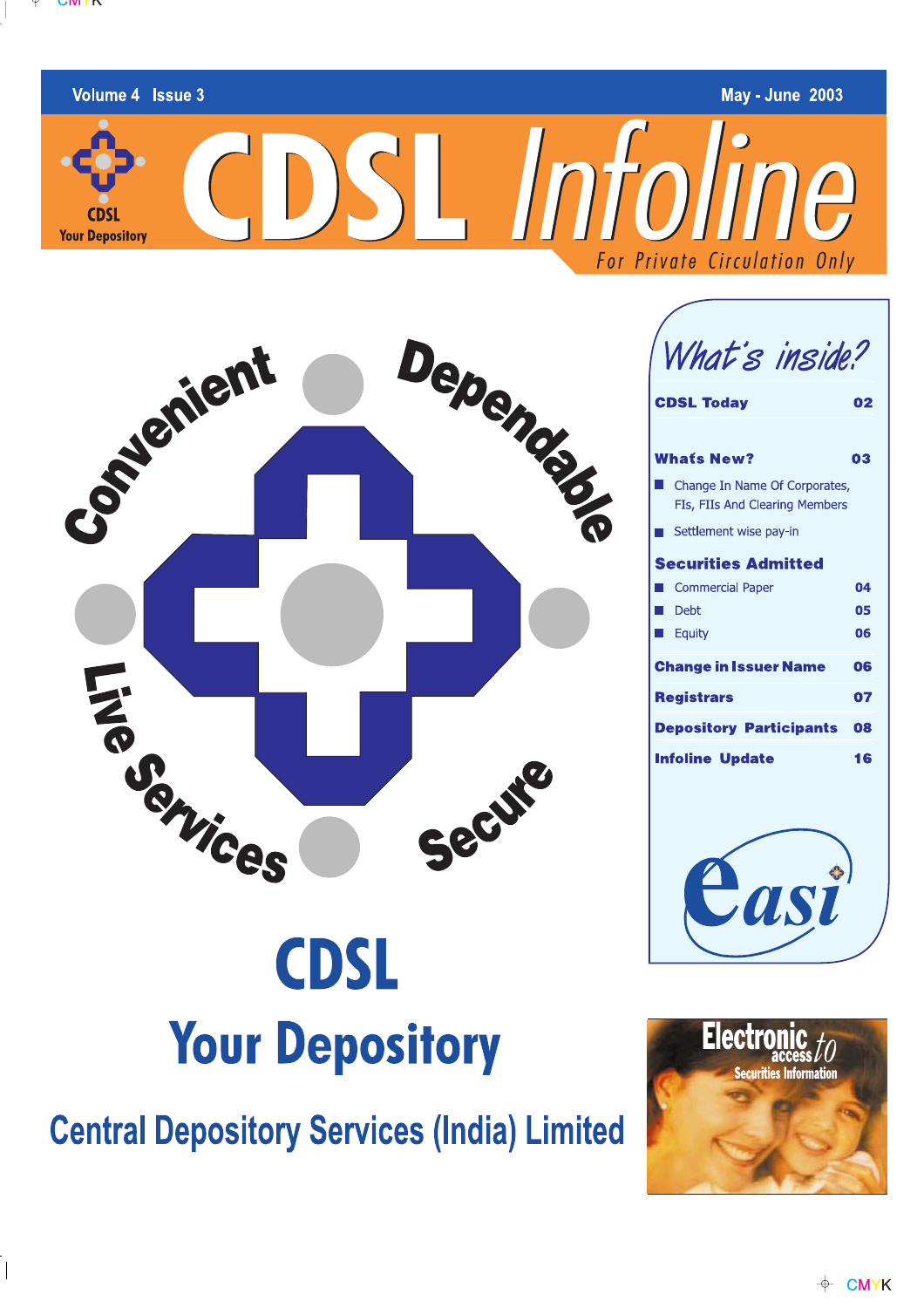# CDSL today : (as of 31.05.2003)

| <b>Security type</b>     | <b>May 2003</b> | <b>May 2002</b> |
|--------------------------|-----------------|-----------------|
| <b>Equity</b>            | 4663            | 4397            |
| Debt                     | 2508            | 1397            |
| <b>Commercial Paper</b>  | 77              | 70              |
| <b>Mutual Fund Units</b> | 20              | 8               |
| Government               |                 |                 |
| <b>Securities</b>        | 119             | 43              |

### Securities Admitted

As on May 31, 2003, the equity of 4663 companies has been admitted into CDSL. Further, CDSL has also admitted 2508 debt instruments, like debentures and bonds, for dematerialisation.

## Depository Participants

As on May 31, 2003 CDSL has 195 DPs offering live depository services in 112 cities across 424 locations in the country.

|                                | May 2003 May 2002 |     |
|--------------------------------|-------------------|-----|
| <b>Depository Participants</b> | 195               | 172 |
| <b>Branch-DPs</b>              | 241               | 204 |
| Cities                         | 112               | 100 |
| Locations                      | 424               | 355 |

| <b>Securities in CDSL</b> | <b>May 2003</b> | <b>May 2002</b> |
|---------------------------|-----------------|-----------------|
| Quantity (Crore)          | 879             | 526             |
| Value (Rs. in Crore)      | 47679           | 31363           |

### Dematerialisation

Over the last one year, the demat volume and value have increased by 67% and 52% respectively.

# **Settlement**

Over the last one year, the settlement volume has increased by 12%.

| Settlement           | <b>May 2003 May 2002</b> |      |
|----------------------|--------------------------|------|
| Quantity (Crore)     | 46                       | 41   |
| Value (Rs. in Crore) | 3378                     | 3504 |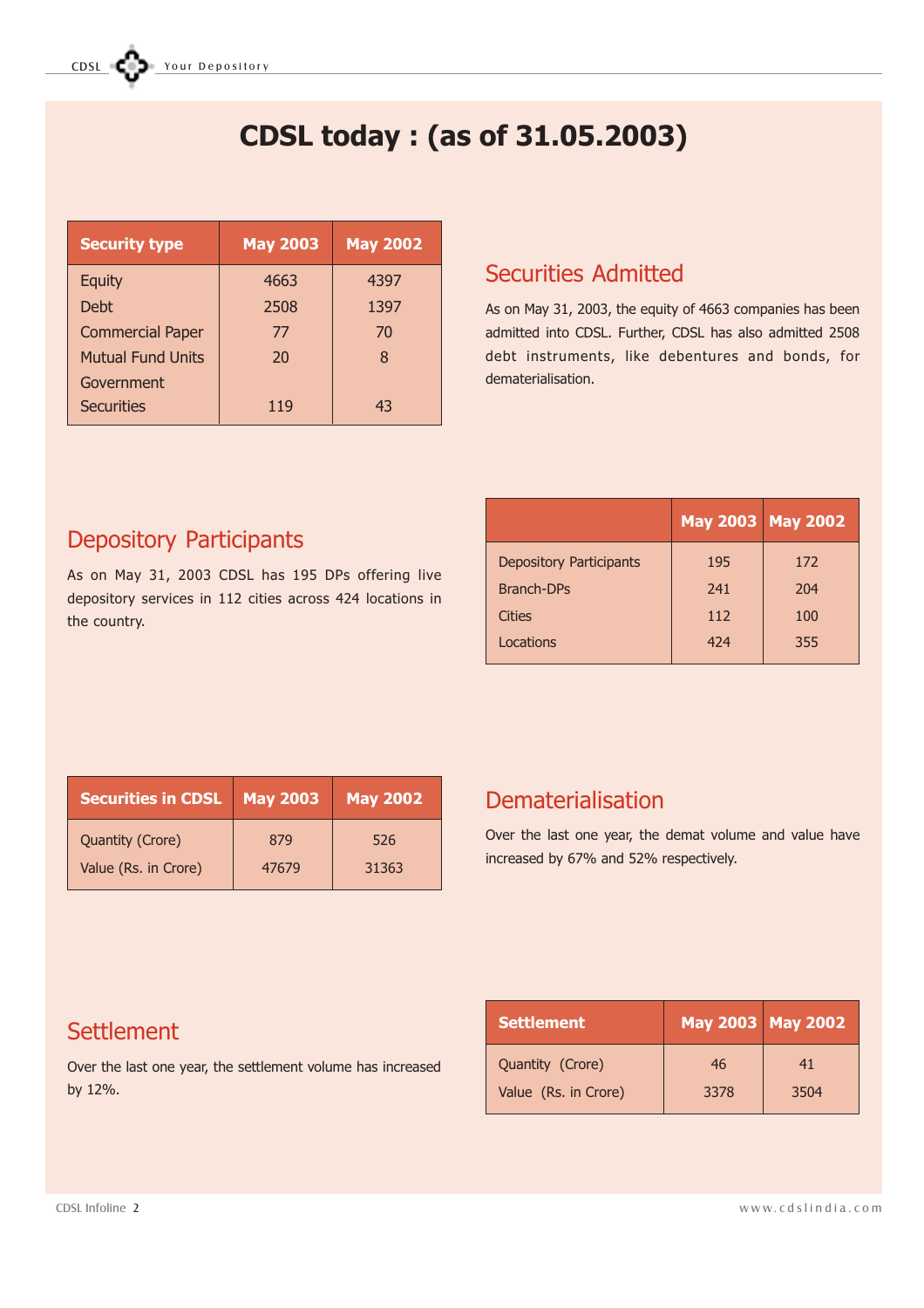### Your Depository

### What's New?

#### CHANGE IN NAME OF CORPORATES, FIIs AND CLEARING MEMBERS

Currently, in case of change of name of corporates, FIs, FIIs and clearing members accounts, a new demat account is required to be opened in the changed name and thereafter the securities are transferred to the new account. Corporates, FIs, FIIs and clearing members usually have large portfolios and have registered the demat account number with their global/local custodian and also since CMs have given their settlement related demat account numbers to their clients for transfer of securities, any change in the account number of the corporates, FIs, FIIs and CMs could cause confusion and failure in settlement.

In order to prevent such failures and help corporates, FIs, FIIs and CMs manage risk more efficiently, CDSL has formulated a procedure as under, whereby, corporates, FIs, FIIs and CMs desiring change of name by providing certain documents after which the change in name would be updated in the CDSL system:

- 1. A written request from the corporate/ FI/ FII/CM to change the name of their account.
- 2. Certified copy of the Board resolution evidencing the name change.
- 3. Certified copy of the SEBI registration certificate. (if applicable)

#### Benefits

- a. **Corporates** do not have to open a new account and enter into unnecessary correspondence.
- b. **CM**: does not have to inform clients of the new account number. Moreover, settlement problems can be avoided, in case the CM is unable to contact any client and inform the new account number. CMs need not make any changes in their back office software.
- c. FII: Keeping track of the new number and making the changes in their records maintained by them for various purposes, like income tax, sales tax, etc. on change of name can be done away with.
- d. The procedure for FIIs transferring and settling securities under a new name is expedited. It reduces the risk resulting out of securities having been sold under the new name but unavailable for settlement due to delays in transferring the securities to the new account.

#### Settlement wise pay-in

CDSL has introduced settlement wise pay-in options for all exchanges in order to cater to the requirements of specific business needs of CMs/BOs. CDSL has provided two options through which the settlement wise pay-in can be done. They are:

1. CMs can instruct their clients to give delivery instructions settlement wise. The clients can give the instructions directly from their accounts. The securities would be debited to the clients' accounts only at pay-in time.

#### Benefits to clients / BOs :

- a. Securities received at the last minute can be used for pay-in.
- b. In case of shortages due to insufficient balances in the clients' account, the available balance would be utilized for pay-in. Thus, the loss due to shortages would be reduced.
- c. The BOs can identify the delivery resulting out of sale on the exchange and out of off market transactions. This would help them plan their tax and other finances.

#### Benefits to CMs :

- a. CMs are able to monitor the pay-in of all their clients through a comprehensive report, which gives the overdues (the shortfall in securities) of each client. Moreover after payin, the client wise deliveries and shortages are also available. This information is also available to CMs online (updated every 15 minutes) through CDSL's internet facility 'easi'.
- b. The CMs can deliver the securities to the Clearing House (CH) / Clearing Corporation (CC) without giving instructions for the same.
- c. The CMs can plan their settlements more efficiently as they are able to identify client wise shortage and deliveries.
- 2. The CMs can also instruct their clients who already have securities in their accounts to transfer the same directly to the CH/CC before pay-in time. This facility has the following benefits:
	- a. The CM is assured of confirmed deliveries.
	- b. The CM gets margin exposure exemptions.
	- c. The CM is able to monitor the pay-in done by clients, online, through CDSL's website 'easi' and also through reports submitted to him by his DP.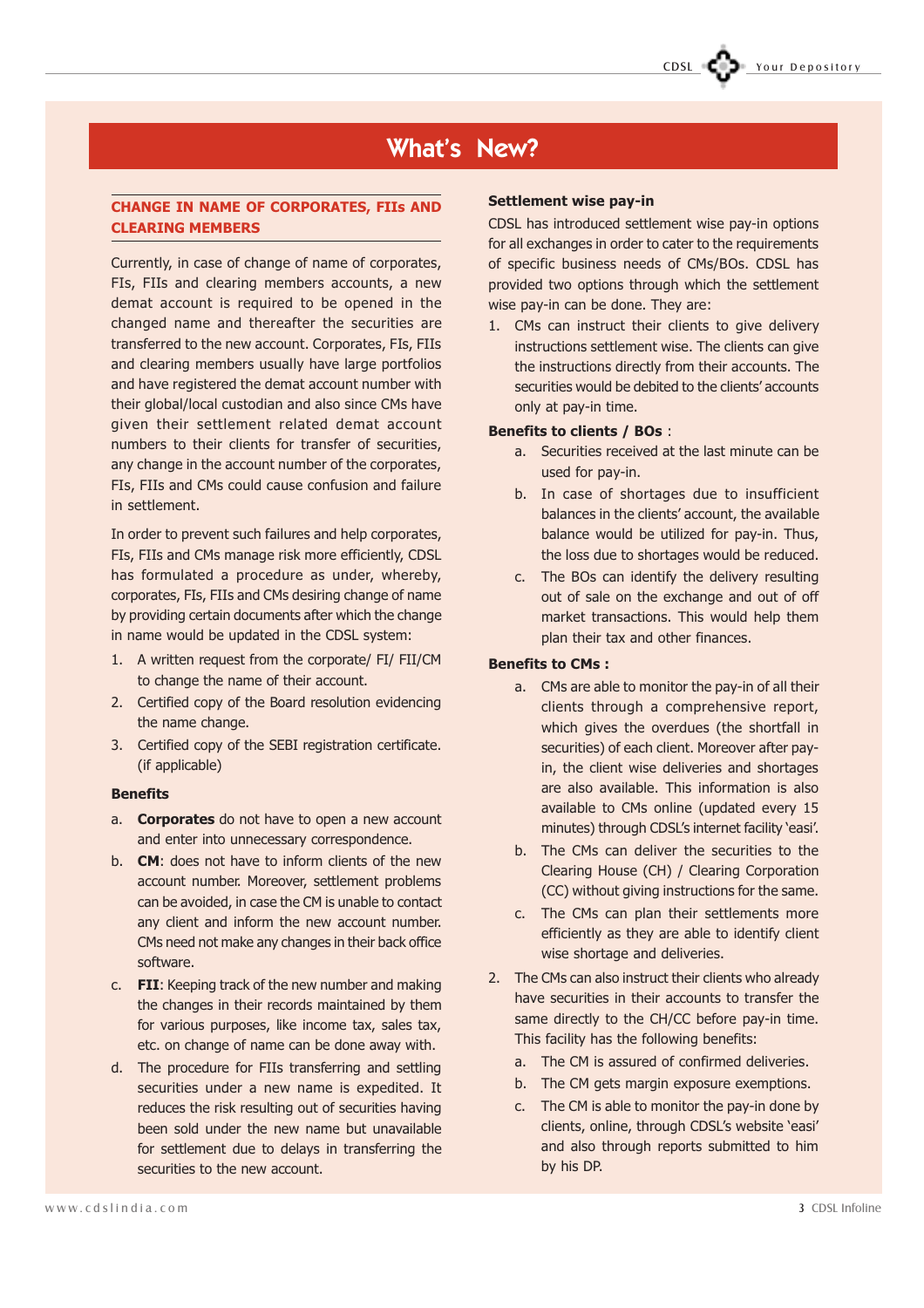| Sr. No.      | <b>Issuer Name</b>                        | Sr. No.  | <b>Issuer Name</b>                           |
|--------------|-------------------------------------------|----------|----------------------------------------------|
| $\mathbf{1}$ | Aarti Industries Ltd.                     |          |                                              |
| 2            | Add Pens Ltd.                             | 33       | Indian Hotels Ltd.                           |
| 3            | Alembic Ltd.                              | 34       | Indian Oil Corporation Ltd.                  |
| 4            | Aventis Cropscience India Ltd.            | 35       | Industrial Development Bank of India         |
| 5            | Bajaj Auto Finance Ltd.                   | 36       | Infrastructure Leasing &                     |
| 6            | Balkrishna Industries Ltd.                |          | Financial Services Ltd.                      |
| 7            | Ballarpur Industries Ltd.                 | 37       | <b>INOX Air Products Ltd.</b>                |
| 8            | Balmer Lawrie & Company Ltd.              | 38       | ITI Ltd.                                     |
| 9            | Bharat Heavy Electricals Ltd.             | 39<br>40 | J K Industries Ltd.                          |
| 10           | Bharat Petroleum Corporation Ltd.         | 41       | Larsen & Toubro Ltd.                         |
| 11           | Birla Corporation Ltd.                    | 42       | Madras Cements Ltd.<br>Moser Baer India Ltd. |
| 12           | Birla Sun Life Securities Ltd.            | 43       | National Fertilizers Ltd.                    |
| 13           | Cadilla Healthcare Ltd.                   | 44       | Omax Auto Ltd.                               |
| 14           | Century Enka Ltd.                         | 45       | Phillips Carbon Black Ltd.                   |
| 15           | Cholamandalam Investment &                | 46       | Raymond Apparel Ltd.                         |
|              | Finance Company Ltd.                      | 47       | Repro India Ltd.                             |
| 16           | Crompton Greaves Ltd.                     | 48       | Skanska Cementation India Ltd.               |
| 17           | Dalmia Cement (Bharat) Ltd.               | 49       | Shree Cement Ltd.                            |
| 18           | E. I. DuPont India Pvt. Ltd.              | 50       | Sterlite Industries (India) Ltd.             |
| 19           | Elder Pharmaceuticals Ltd.                | 51       | Suashish Diamonds Ltd.                       |
| 20           | Esab India Ltd.                           | 52       | Sudarshan Chimical Industries Ltd.           |
| 21           | Export-Import Bank of India               | 53       | Tanfac Industries Ltd.                       |
| 22           | Garware-Wall Ropes Ltd.                   | 54       | Tata Chemicals Ltd.                          |
| 23           | German Remedies Ltd.                      | 55       | Tata Honeywell Ltd.                          |
| 24           | Global Trade Finance Pvt. Ltd.            | 56       | Tata Telecom Ltd.                            |
| 25           | Grasim Industries Ltd.                    | 57       | The Arvind Mills Ltd.                        |
| 26           | Gujarat Ambuja Cements Ltd.               | 58       | The Bombay Burmah Trading Corporation Ltd.   |
| 27           | Gujarat Ambuja Exports Ltd.               | 59       | The Indian Hume Pipe Company Ltd.            |
| 28           | Hindustan Petroleum Corporation Ltd.      | 60       | The Zandu Pharmaceuticals Ltd.               |
| 29           | Hindusthan Seals Ltd.                     | 61       | TIL Ltd.                                     |
| 30           | Hughes Escorts Communications Ltd.        | 62       | Transamerica Apple Distribution              |
| 31           | <b>ICICI Ltd.</b>                         |          | Finance Pvt. Ltd.                            |
| 32           | ICICI Securities and Finance Company Ltd. | 63       | Ultramarine & Pigments Ltd.                  |

# Companies, which have admitted commercial paper with CDSL

\*\* For details of Securities admitted on CDSL, please contact your DP or visit our website www.cdslindia.com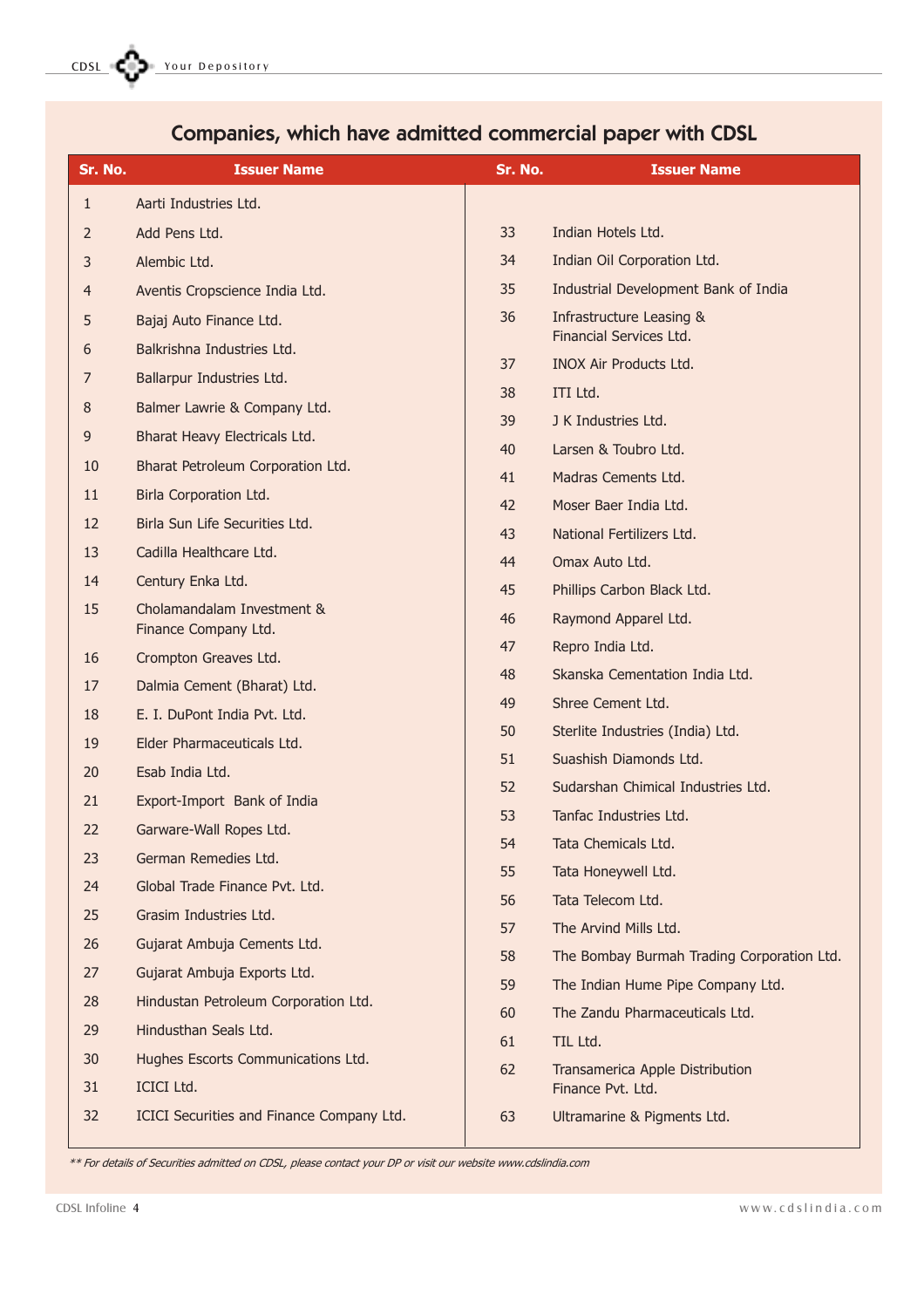

# Companies, which have admitted debt with CDSL

| Sr. No.        | <b>Issuer Name</b>                                                    | Sr. No.    | <b>Issuer Name</b>                                             | Sr. No.    | <b>Issuer Name</b>                                                       |
|----------------|-----------------------------------------------------------------------|------------|----------------------------------------------------------------|------------|--------------------------------------------------------------------------|
| $\mathbf{1}$   | Aarti Industires Ltd.                                                 | 59         | Haldia Petrochemicals Ltd.                                     | 118        | Moser Baer Ltd.                                                          |
| 1              | Aarti Industires Ltd.                                                 | 60         | <b>Haren Textiles Limted</b>                                   | 119        | N R Agarwal Industries Ltd.                                              |
| 2              | Adani Exports Ltd.                                                    | 61         | Hero Briggs & Stratton Auto Priavate Ltd.                      | 120        | Narmada Cement Company Ltd.                                              |
| 3              | Aksh Optifibre Ltd.                                                   | 62         | Hindalco Industries Ltd.                                       | 121        | Narmada Chematur Petrochemicals Ltd.                                     |
| $\overline{4}$ | Allahabad Bank                                                        | 63         | Hindustan Aeronautics Ltd.                                     | 122        | National Aluminium Company Ltd.                                          |
| 5              | Alok Textile Industries Ltd.                                          | 64         | Hindustan Construction Company Ltd.                            | 123        | National Bank for Agriculture and Rural                                  |
| 6              | Amforge Industries Ltd.                                               | 65         | Hindustan Copper Ltd.                                          |            | Development                                                              |
| 7              | Andhra Pradesh Power Finance Corporation                              | 66         | Hindustan Petroleum Corporation Ltd.                           | 124        | National Fertilizers Ltd.                                                |
|                | Ltd.                                                                  | 67         | HMT Ltd.                                                       | 125        | <b>National Housing Bank</b>                                             |
| 8              | Andhra Pradesh State Financial Corporation                            | 68         | Housing and Urban Development                                  | 126        | National Hydroelectric Power Corporation Ltd.                            |
| 9              | Appollo Fibres Ltd.                                                   |            | Corporation Ltd.                                               | 127        | National Textile Corporation Ltd.                                        |
| 10             | Ballarpur Industries Ltd.                                             | 69         | Housing Development Finance Corporation                        | 128        | National Thermal Power Corporation Ltd.                                  |
| 11             | <b>Bank of Baroda</b>                                                 |            | Ltd.                                                           | 129        | Neelachal Ispat Nigam Ltd.                                               |
| 12             | Bank of India                                                         | 70         | <b>ICICI Bank Ltd.</b>                                         | 130        | Neyveli Lignite Corpration Ltd.                                          |
| 13             | <b>Bank of Maharashtra</b>                                            | 71         | ICICI Securities & Finance Company Ltd.                        | 131        | Nirma Ltd.                                                               |
| 14             | Bank of Punjab                                                        | 72         | IDBI Bank Ltd.                                                 | 132        | Nishkalp Investments & Trading Co Ltd.                                   |
| 15             | BASF India Ltd.                                                       | 73         | Idea Cellular Ltd.                                             | 133        | Noida Toll Bridge Company Ltd.                                           |
| 16             | BASF Styrenics Private Ltd.                                           | 74         | IFCI Ltd.                                                      | 134        | North Eastern Electric Power Corporation Ltd.                            |
| 17             | Bharat Forge Ltd.                                                     | 75         | India Cements Ltd.                                             | 135        | North Eastern Electricity Supply Company of                              |
| 18             | Bharat Heavy Electricals Ltd.                                         | 76         | Indian Aluminium Company Ltd.                                  |            | Orissa Ltd.                                                              |
| 19             | Bharat Sanchar Nigam Ltd.                                             | 77         | Indian Farmers Fertiliser Cooperative Ltd.                     | 136        | Nuclear Power Corporation Ltd.                                           |
| 20             | Bharti Mobile Ltd.                                                    | 78         | Indian Oil Corporation Ltd.                                    | 137        | Oriental Bank of Commerce                                                |
| 21             | BOC India Ltd.                                                        | 79         | <b>Indian Overseas Bank</b>                                    | 138        | Orissa Polyfibres Ltd.                                                   |
| 22             | Borosil Glass Works Ltd.                                              | 80         | Indian Railway Financial Corporation Ltd.                      | 139        | Panatone Finvest Ltd.                                                    |
| 23             | <b>BPL Mobile Comminuctions Ltd.</b>                                  | 81         | Indian Rayon and Industries Ltd.                               | 140        | Phillips Carbon Black Ltd.                                               |
| 24             | Cable Corporation of India Ltd.                                       | 82         | Indo Gulf Corporation Ltd.                                     | 141        | Power Finance Corporation Ltd.                                           |
| 25             | Canara Bank                                                           | 83         | Industrial Development Bank of India                           | 142        | Power Grid Corporation of India Ltd.                                     |
| 26             | Carborundum Universal Ltd.                                            | 84         | <b>Infrastructure Leasing &amp;</b>                            | 143        | Prism Cement Ltd.                                                        |
| 27             | CEAT Ltd.                                                             |            | Financial Services Ltd.                                        | 144        | PSL Holdings Ltd.                                                        |
| 28             | Central Bank of India                                                 | 85         | ING Vysya Bank Ltd.                                            | 145        | Punjab & Sind Bank                                                       |
|                | Centurion Bank Ltd.                                                   | 86         | Inox Air Products Ltd.                                         | 146        | Punjab National Bank                                                     |
| 29             |                                                                       | 87         | Irama Estates Private Ltd.                                     | 147        | Rajasthan State Industrial Development &                                 |
| 30             | Century Enka Ltd.<br>Century Textiles and Industries Ltd.             | 88         | ITC Bhadrachalam Paperboards Ltd.                              |            | Investment Corporation Ltd.                                              |
| 31             |                                                                       | 89         | ITI Ltd.                                                       | 148        | Raymond Ltd.                                                             |
| 32             | Cholamandalam Investment & Finance<br>Company Ltd.                    | 90         | Jain Irrigation Systems Ltd.                                   | 149        | Recron Synthetics Ltd.                                                   |
| 33             | Core Emballage Ltd.                                                   | 91         | Jindal Vijaynagar Steel Ltd.                                   | 150        | Reliance Capital Ltd.                                                    |
| 34             | Cyrus Investments Ltd.                                                | 92         | Karnataka State Financial Corporation                          | 151        | Reliance Industries Ltd.                                                 |
|                |                                                                       | 93         | Kerala Power Finance Corporation Ltd.                          | 152        | REPL Engineering Ltd.                                                    |
| 35             | Dalmia Cement (Bharat) Ltd                                            | 94         | Kesoram Industries Ltd.                                        | 153        | Sardar Sarovar Narmada Nigam Ltd.                                        |
| 36             | Deepak Fertilisers and Petrochemicals<br>Corporation Ltd.             | 95         | Kitec Industries (India) Ltd.                                  | 154        | Shanti Gears Ltd.                                                        |
| 37             | Dena Bank                                                             | 96         | Konkan Railway Corporation Ltd.                                | 155        | Shree Rama Multi-Tech Ltd.                                               |
| 38             | Development Credit Bank Ltd.                                          | 97         | KPL International Ltd.                                         | 156        | Shree Synthetics Ltd.                                                    |
|                | Dewan Housing Finance Corporation Ltd.                                | 98         | Krishna Bhagya Jal Nigam Ltd.                                  | 157        | Silverline Technologies Ltd.                                             |
| 39<br>40       | Essar Oil Ltd.                                                        | 99         | KSB Pumps Ltd.                                                 | 158        | SKF Bearings India Ltd.                                                  |
|                |                                                                       | 100        | Lanco Kondapalli Power Private Ltd.                            |            |                                                                          |
| 41             | Essar Steel Ltd.                                                      | 101        | Larsen & Toubro Ltd.                                           | 159<br>160 | Small Industrial Development Bank of India<br>South Asian Petrochem Ltd. |
| 42             | Export-Import Bank of India                                           | 102        | Leaseplan India Ltd.                                           |            |                                                                          |
| 43             | Fibcom India Ltd.                                                     | 103        | LIC Housing Finance Ltd.                                       | 161        | Southern Electricity Supply Company of<br>Orissa Ltd.                    |
| 44             | Floatglass India Ltd.                                                 | 104        | Livewell Home Finance Ltd.                                     | 162        | Srei International Finance Ltd.                                          |
| 45             | Global Trade Finance Private Ltd.                                     | 105        | Lokhandwala Hotels Private Ltd.                                | 163        | State Bank of Hyderabad                                                  |
| 46             | Glofame Cotspin Industries Ltd.                                       |            |                                                                | 164        | State Bank of India                                                      |
| 47             | <b>GMR Infrastructure Ltd.</b>                                        | 106        | Lupin Ltd.                                                     | 165        |                                                                          |
| 48             | Godavari Marathwada Irrigation<br>Development Corporation, Aurangabad | 107        | Madhya Pradesh Financial Corporation                           | 166        | State Bank of Indore<br>State Bank of Travancore                         |
|                |                                                                       | 108        | Madras Cements Ltd.                                            |            |                                                                          |
| 49             | Grasim Industries Ltd.                                                | 109        | Maharashtra Krishna Valley Development<br>Corporation          | 167        | Steel Authority of India Ltd.                                            |
| 50             | Grid Corporation of Orissa Ltd.                                       |            |                                                                | 168        | Sterlite Industries (India) Ltd.                                         |
| 51             | Guajarat Narmada Valley Fertilizers                                   | 110        | Maharashtra State Financial Corporation                        | 169        | Surya Roshni Ltd.                                                        |
|                | <b>Company Limted</b>                                                 | 111        | Maharashtra State Road Development<br>Corporation Ltd.         | 170        | Syndicate Bank                                                           |
| 52             | Gujarat Ambuja Cements Ltd.                                           | 112        | Mahavir Spinning Mills Ltd.                                    | 171        | Tamil Nadu Industrial Development                                        |
| 53             | Gujarat Borosil Ltd.                                                  |            |                                                                |            | Corporation Ltd.                                                         |
| 54             | Gujarat Gas Company Ltd.                                              | 113<br>114 | Mahindra & Mahindra Ltd.                                       | 172        | Tamil Nadu Petroproducts Ltd.                                            |
| 55             | Gujarat Industrial Investment                                         |            | Majestic Auto Ltd.                                             | 173        | Tamil Nadu Road Development Company Ltd.                                 |
|                | Coroporation Ltd.                                                     | 115        | Maruti Udyog Ltd.                                              | 174        | Tapi Irrigation Development Corporation                                  |
| 56             | Gujarat State Energy Generation Ltd.                                  | 116        | Mercator Lines Ltd.                                            | 175        | Tata Chemicals Ltd.                                                      |
| 57             | Gujarat State Petronet Ltd.                                           | 117        | Mindteck (India) Ltd. (Formerly Hinditron<br>Informatics Ltd.) | 176        | Tata Engineering and Locomotive Company                                  |
| 58             | GVK Industries Ltd.                                                   |            |                                                                |            | Ltd. [TELCO]                                                             |

\*\* For details of Securities admitted on CDSL, please contact your DP or visit our website www.cdslindia.com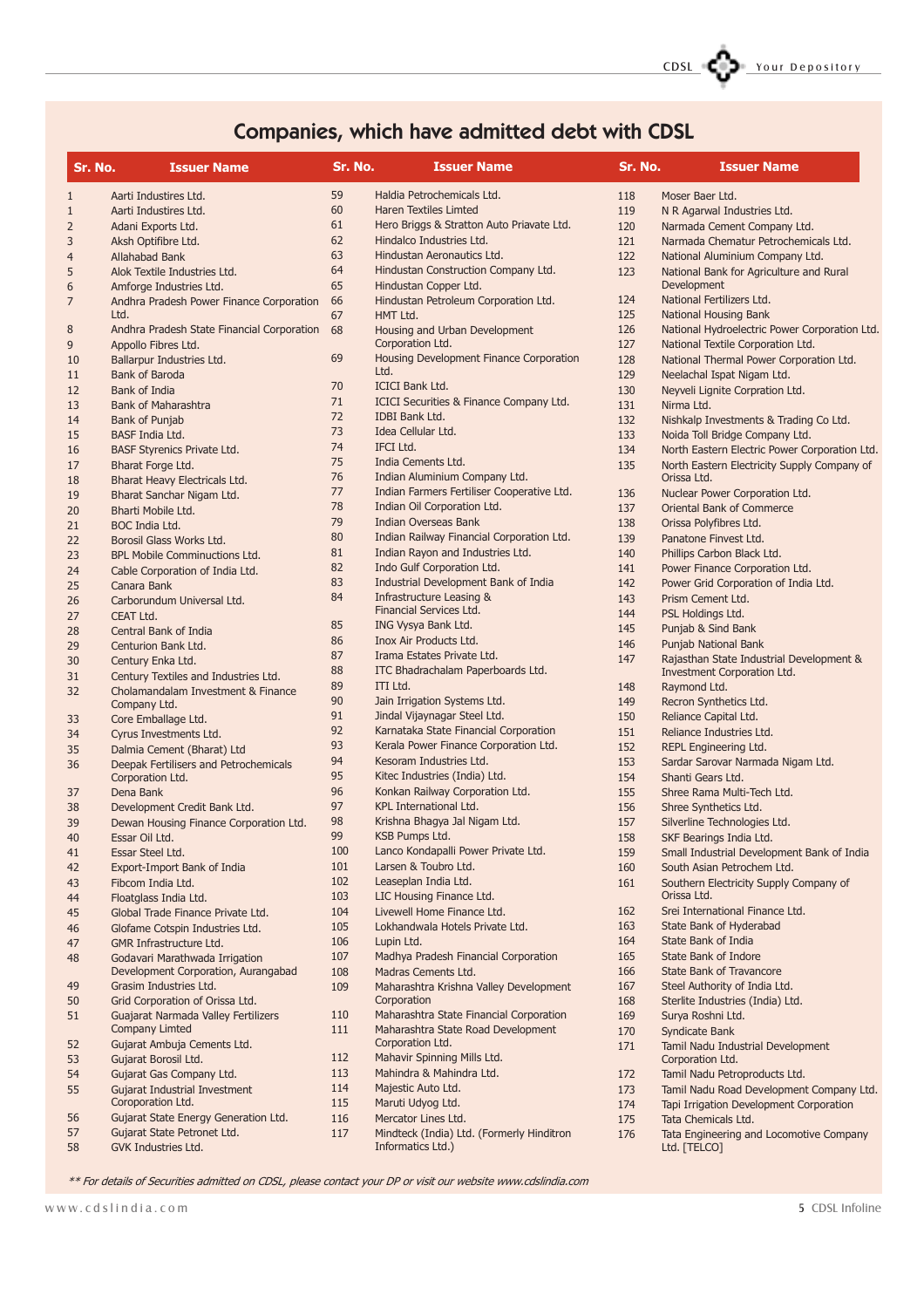| Sr. No.    | <b>Issuer Name</b>                                                                                                               | <b>ISIN No.</b>                              | <b>Old Name</b>                                               |
|------------|----------------------------------------------------------------------------------------------------------------------------------|----------------------------------------------|---------------------------------------------------------------|
| 177<br>178 | Tata Finance Ltd.<br>Tata Industries Ltd.                                                                                        | INE955B01015                                 | <b>AGK Computer Secure</b><br><b>Prints Limited</b>           |
| 179        | Tata International Ltd.                                                                                                          | INE759C01019                                 | Ajcon Capital Markets Limite                                  |
|            | Tata Investment Corporation Ltd.<br>Tata Power Company Ltd.                                                                      | INE782A01015                                 | Amtrex Hitachi Appliances<br>Limited                          |
| 182        | Tata SSL Ltd.                                                                                                                    | INE117A01014                                 | Asea Brown Boveri Limited                                     |
| 183<br>184 | Tata Tea Ltd. (Formerly Tata Finlay Ltd.)<br>Television Eighteen India Ltd.                                                      | INE952D01018                                 | <b>Brahm Ispat Limited</b>                                    |
|            | The Arvind Mills Ltd.                                                                                                            |                                              |                                                               |
|            | The Bank of Rajasthan Ltd.                                                                                                       | INE421D01014                                 | <b>Continental Coffee Limited</b>                             |
|            | The Catholic Syrian Bank Ltd.<br>The Federal Bank Ltd.                                                                           | INE174D01019                                 | Fairyland Amusement and<br><b>Water Parks Limited</b>         |
| 188<br>189 | The Indian Seamless Metal Tubes Ltd.                                                                                             | INE963C01017                                 | Faze Three Exports Limited                                    |
|            | The Paper Products Ltd.<br>The South Indian Bank Ltd.                                                                            | INE968B01018                                 | Goplee Lease and<br><b>Finance Limited</b>                    |
| 192<br>193 | Thomson Press (India) Ltd.<br>Torrent Pharmaceuticals Ltd.                                                                       | INE507F01015                                 | Harijay Industries Limited                                    |
|            | <b>UCO Bank</b><br>Union Bank of India                                                                                           | INE012G01014                                 | Hero Auto Briggs & Stratton<br><b>Auto Private Limited</b>    |
|            | United Western Bank Ltd.                                                                                                         | INE863C01019                                 | Hittco Online Technologies Lt                                 |
|            | UTI Asset Management Company Private<br>Ltd. - Administrator of Specified<br>Undertaking of Unit Trust of India<br>UTI Bank Ltd. | INE849D08243<br>& other debts<br>instruments | <b>ICICI Securities and Finance</b><br><b>Company Limited</b> |
|            | Vanasthali Textile Industries Ltd.                                                                                               | INE135A01016                                 | <b>Ispat Alloys Limited</b>                                   |
|            | Varun Shipping Company Ltd.                                                                                                      |                                              |                                                               |
|            | Venus Sugar Ltd.                                                                                                                 | INE289D01015                                 | Jay Yuhshin Limited                                           |
|            | Vidarbha Irrigation Development<br>Corporation                                                                                   | INE365A01027                                 | Kolar Information<br><b>Technologies Limited</b>              |
|            | Videocon Appliances Ltd.<br>Vijaya Bank                                                                                          | INE237A01010                                 | Kotak Mahindra Finance<br>Limited                             |
|            | Welspun Gujarat Stahl Rohren Ltd.<br>Welspun India Ltd.                                                                          | INE494F01016                                 | Lokhandwala Hotels Pvt.<br>Limited                            |
| 207<br>208 | Welspun Syntex Ltd.                                                                                                              | INE177B01016                                 | <b>Mascot Systems Limited</b>                                 |
|            | Western Electricity Supply Company of<br>Orissa Ltd.                                                                             | INE408E01027                                 | <b>Moonstar Investments Limite</b>                            |
|            | Whirlpool of India Ltd.                                                                                                          |                                              |                                                               |
|            | Wockhardt Life Sciences Ltd.                                                                                                     | INE810E01016                                 | <b>Precision Paper Industries</b><br>Limited                  |
| 211<br>212 | Wockhardt Ltd.                                                                                                                   | INE966B01012                                 | <b>REPL Engineering Limited</b>                               |
|            | <b>World Resorts Limted</b><br>Zydus Cadilla Healthcare Ltd.                                                                     | INE183E01018                                 | <b>Trident Infotech</b><br><b>Corporation Ltd</b>             |
|            |                                                                                                                                  | INE228A01027                                 | <b>Usha Beltron Limited</b>                                   |
|            | $- - -$                                                                                                                          | INE459E01012                                 | Vasudha Trading & Agencies                                    |

For details of Securities admitted on CDSL, please contact your DP or visit our website www.cdslindia.com

# Change in Issuer Name

| <b>ISIN No.</b>                              | <b>Old Name</b>                                               | <b>New Name</b>                                   |
|----------------------------------------------|---------------------------------------------------------------|---------------------------------------------------|
| INE955B01015                                 | <b>AGK Computer Secure</b><br><b>Prints Limited</b>           | <b>Beckons Industries Limited</b>                 |
| INE759C01019                                 | <b>Ajcon Capital Markets Limited</b>                          | Ajcon Global Services Limited                     |
| INE782A01015                                 | <b>Amtrex Hitachi Appliances</b><br>Limited                   | Hitachi Home & Life<br>Solutions (I) Limited      |
| INE117A01014                                 | Asea Brown Boveri Limited                                     | <b>ABB Limited</b>                                |
| INE952D01018                                 | <b>Brahm Ispat Limited</b>                                    | <b>Bilpower Limited</b>                           |
| INE421D01014                                 | <b>Continental Coffee Limited</b>                             | <b>CCL Products (India) Limited</b>               |
| INE174D01019                                 | Fairyland Amusement and<br><b>Water Parks Limited</b>         | Global Films and<br><b>Broadcasting Limited</b>   |
| INE963C01017                                 | Faze Three Exports Limited                                    | <b>Faze Three Limited</b>                         |
| INE968B01018                                 | Goplee Lease and<br><b>Finance Limited</b>                    | Goplee Infotech Limited                           |
| INE507F01015                                 | Harijay Industries Limited                                    | <b>Empower Industries</b><br><b>India Limited</b> |
| INE012G01014                                 | Hero Auto Briggs & Stratton<br><b>Auto Private Limited</b>    | Hero Auto Pvt. Ltd.                               |
| INE863C01019                                 | Hittco Online Technologies Ltd                                | <b>Hittco Tools Limited</b>                       |
| INE849D08243<br>& other debts<br>instruments | <b>ICICI Securities and Finance</b><br><b>Company Limited</b> | <b>ICICI Securities Limited</b>                   |
| INE135A01016                                 | <b>Ispat Alloys Limited</b>                                   | <b>Balasore Alloys Limited</b>                    |
| INE289D01015                                 | Jay Yuhshin Limited                                           | Jay Ushin Limited                                 |
| INE365A01027                                 | Kolar Information<br><b>Technologies Limited</b>              | Kolar Biotech Limited                             |
| INE237A01010                                 | Kotak Mahindra Finance<br>Limited                             | Kotak Mahindra Bank Limited                       |
| INE494F01016                                 | Lokhandwala Hotels Pvt.<br>Limited                            | Taj Lands End Limited                             |
| INE177B01016                                 | <b>Mascot Systems Limited</b>                                 | <b>iGate Global Solutions Limited</b>             |
| INE408E01027                                 | <b>Moonstar Investments Limited</b>                           | Maestros Mediline Systems Limited                 |
| INE810E01016                                 | <b>Precision Paper Industries</b><br>Limited                  | Poddar Heritage Corp Limited                      |
| INE966B01012                                 | <b>REPL Engineering Limited</b>                               | Heatshrink Technologies Limited                   |
| INE183E01018                                 | <b>Trident Infotech</b><br><b>Corporation Ltd</b>             | <b>Tritech Corporation Limited</b>                |
| INE228A01027                                 | <b>Usha Beltron Limited</b>                                   | <b>Usha Martin Limited</b>                        |
| INE459E01012                                 | Vasudha Trading & Agencies<br>Limited                         | Datamatics Global Services Limited                |
| INE378A01012                                 | <b>Wyeth Lederle Limited</b>                                  | <b>Wyeth Limited</b>                              |

# Equities / Units admitted with CDSL during April - May 2003

| Sr.<br><b>No</b> | <b>ISIN No.</b> | <b>Issuer Name</b>                           | Sr.<br><b>No</b> | <b>ISIN No.</b> | <b>Issuer Name</b>                                     |
|------------------|-----------------|----------------------------------------------|------------------|-----------------|--------------------------------------------------------|
|                  | INE553F01019    | Best Eastern Hotels Ltd.                     | 13               | INE013G01012    | Shaw Wallace Breweries Ltd. (Formerly                  |
|                  | INE627F01011    | Cenclub Industries Ltd.                      |                  |                 | Overseas Transport Company Ltd.)                       |
| 3                | INE977F01010    | Dhanlaxmi Cotex Ltd.                         | 14               | INE057G01019    | STI Granite India Ltd.                                 |
| $\overline{4}$   | INE932F01015    | FISCAL Ltd. (Formerly Fastrack Investment    | 15               | INE035G01015    | Suchak Trading Ltd.                                    |
|                  |                 | Services and Commercial Advisors Ltd.)       | 16               | INE979F01016    | Tata Homefinance Ltd.                                  |
| 5                | INE025G01016    | Hanuman Agro Industries Ltd.                 | 17               | INE994F01015    | Tetrahedron Ltd. (Formerly Tetrahedron                 |
| 6                | INE980F01014    | <b>IDCOL Cement Ltd.</b>                     |                  |                 | Private Ltd.)                                          |
|                  | INE046G01012    | J K Drugs & Pharmaceuticals Ltd.             | 18               | INE487F01010    | The KIL Kothagiri Tea & Coffee Estates<br>Company Ltd. |
| 8                | INE585B01010    | Maruti Udyog Ltd.                            | 19               | INE010G01018    | The Scottish Assam (India) Ltd.                        |
| 9                | INE809F01015    | Microse India Ltd.                           | 20               | INE031G01014    | Transpek Finance Ltd. (Formerly Kalali Finance)        |
| 10               | INE038G01019    | Morkutir Investments & Trading Company Ltd.  |                  |                 | and Leasing Company Ltd.)                              |
| 11               | INE037G01011    | Ramanreti Investments & Trading Company Ltd. | 21               | INE110E01011    | Tribology India Ltd.                                   |
| 12               | INE617F01012    | Sangeo Services Ltd.                         |                  |                 |                                                        |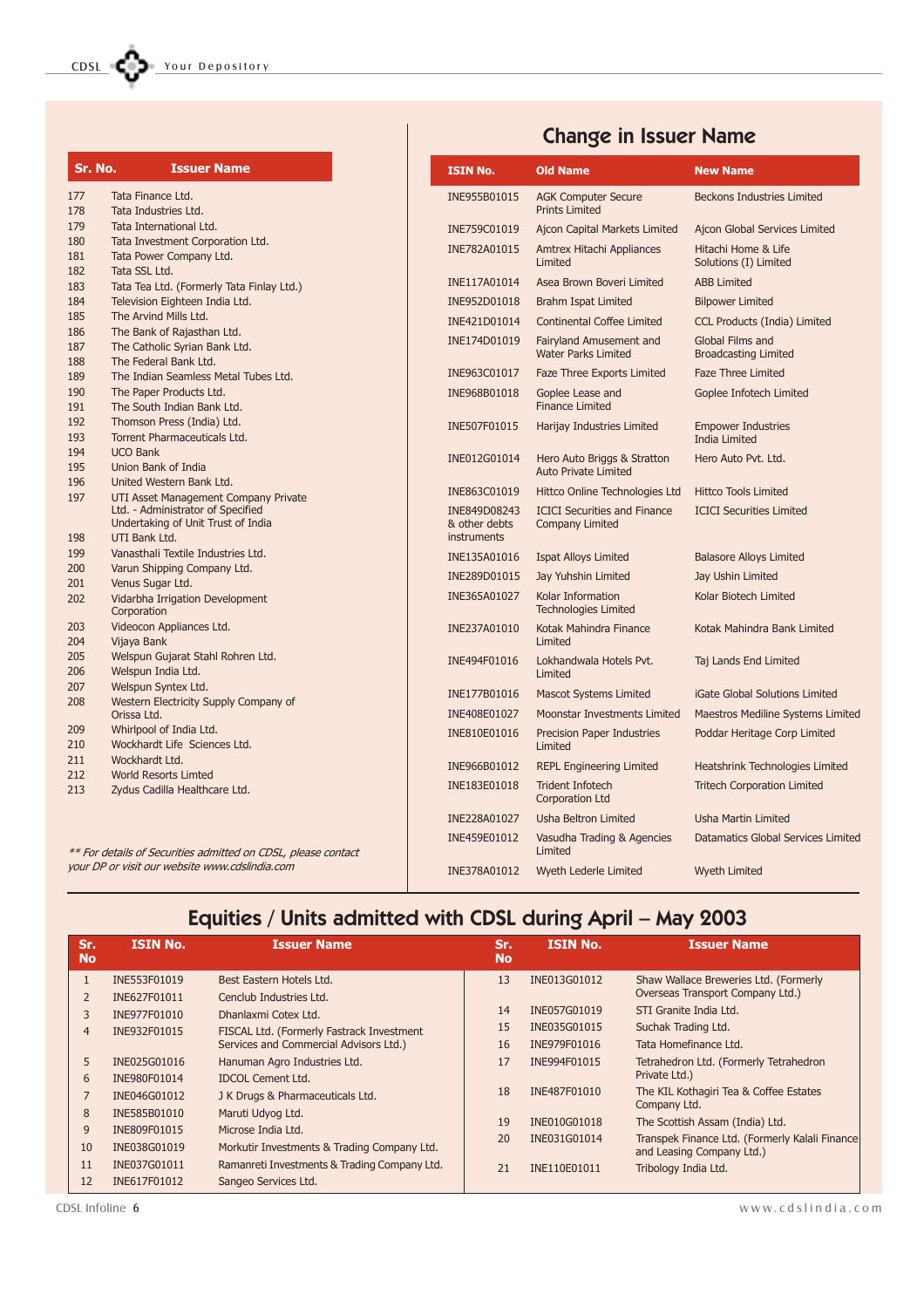### CDSL Your Depository

#### Registrars connected with CDSL

AOK In-House Share Registry 011-25792012/13/14/15 inhouse@bol.net.in Aarthi Consultants Private Limited 040-7633716/4445/7642217 aarcons@hd2.dot.net.in ABC Computers Private Limited 033-24832972/24731163/5362 abccomp.cal@vsnl.com Abhipra Capital Limited 011-227249773/4/27458527 abhinav@abhipra.com ABS Consultants Private Limited 033-22430153 absconsult@caltiger.com Adroit Corporate Services Private Limited 022-28502748/2690 4102 adroits@vsnl.net Alankit Assignments Limited O11-2354 5773/5774 alankit@alankit.net Alpha Systems Pvt. Ltd. 080-3460815-818 alfint@bgl.vsnl.net.in, sridhar@123alpha.com AMI Computers (I) Limited 033-22812435/36 amicomputers@vsnl.com Amtrac Management Services Limited 0253-354032/350741 amtrac@bom3.vsnl.net.in Ankit Consultancy Pvt. Ltd. 0731-491298 ankitind@sancharnet.in Beetal Financial And Computer Services (P) Ltd 011-26232390/1990 beetal@rediffmail.com Bigshare Services Pvt. Ltd. 022-28560652-3/28523474 bigshare@bom7.vsnl.net.in C B Management Services Pvt. Limited 033-22806692/94/22802486/2937 cbmsl1@cal2.vsnl.net.in Cameo Corporate Services Limited 044-28460390-94/28460425 cameosys@satyam.net.in, cameo@cameoindia.com Canbank Computer Services Limited 080-2872461/62/2521 ccslrnt@bgl.vsnl.net.in / ccslrnt@vsnl.com CIL Securities Limited 040-3203155/3149 advisor@cilsecurities.com, advisors@cilsecurities.com Computech International Limited 011-6105752 computec@del2.vsnl.net.in Computech Sharecap Limited 022-2671824-7 Computer Age Management Services Ltd 040-8293292 camslh@camsonline.com

Computronics Financial Services (I) Ltd 022-27619579/41/23 cfsl@lipidata.com Dakshin Consultants (P) Ltd 044-23399000 dakshinindia@rediffmail.com Data Software Research Company Pvt. Ltd. 044-4833738/4487/4801664 drsnd@mds.vsnl.net.in Datamatics Financial Software & Services Limited 022-28305901/28375519/24 sanjeev@dfssl.com Dynamic Superways & Exports Limited 022-28918257/28937793 dynaexp@roltanet.com EIH Limited 033-22485883/22206141 eihkv@calc.vsnl.net.in e-Serve International Limited 022-24146044/2413 2503 GNSA Investor Services (P) Ltd. 044-24662354 sharma@satyam.net.in ICICI Infotech Services Limited 022-27908040/27908028-47 aniruddhas@infotech.icici.com, rajanl@infotech.icici.com IIT Corporate Services Limited 022-28306790-1/28349976 Ikon Visions (P) Limited 040-3744138/374 4356 ikonvision@hotmail.com Indus Portfolio Pvt Ltd 011-25449862/57390/25172115 indshare@vsnl.net Integrated Enterprises (India) Limited 044-28140801 sureshbabu@iepindia.com Intime Spectrum Registry Ltd. 022-25923837/25923835 isrl@vsnl.com, helpline@intimespectrum.com Investor Services Of India Limited 022-27579636-43 isil\_y2000@yahoo.com Karvy Consultants Limited 040-23311968/23323049 esafe@karvy.com,phani@karvy.com Maheshwari Datamatics Pvt. Limited 033-22435029/5809/22482248 mdpl@cal.vsnl.net.in MAS Services Private Limited 011-2610 4142/4292/4326/8303 masserv@giasdl01.vsnl.net.in MCS Limited 022-28201785/86 mcsdemat@yahoo.com, mcsdemat@rediffmail.com Mennen Financial Services Limited 022-28728494/5143/28758137 sandeep@mennenfinance.com, mail@mennenfinance.com Mondkar Computers Private Limited 022-28366620/9704/28221966 milindm@bom5.vsnl.net.in

Nagarjuna Investor Services Limited 040-23358405/06 KedarBVP@nagarjuna.com Niche Technologies Private Limited 033-22357270/7271/3070 Pinnacle Shares Registry Private Ltd. 079-2204226/0591/0582/0338 dixit.parikh@arvindmills.com Purva Share Registry India Private Limited 022-22617957/22632967 info@busi-comp.com R & D Consultants Limited 022-22834347/22884667/68 rndcons@vsnl.com RCMC Share Registry (P) Limited 011-24692346/24601017 rcmc@theoffice.net S K Computers 033-22194815/24831875 agarwalskc@rediffmail.com SKDC Consultants Limited 0422-499856/494704/5962 vishen@eth.net Sartak Global Limited 0731-2523545/2526388 v\_pure@ruchigroup.com Satellite Corporate Services Pvt Ltd 022-26734262 scspl@bom7.vsnk.net.in Sathguru Management Consultants Pvt. Ltd 040-3356507/0586 sathguru@hd1.vsnl.net.in Sharepro Services 022-28202112/28392259 sharepro@vsnl.com Sharex (India) Private Limited 022-22641376/22702483/85 sharexindia@vsnl.com Sindhu Corporate Services Private Limited 040-27733478/27733485 scchadha@hotmail.com, sindhu\_corp@hotmail.com Skyline Financial Services Private Limited 011-26838501/26920625 snag@del6.vsnl.net.in, kapilarora\_us@yahoo.com Tata Consultancy Services 022-28861180 tcs\_corpoffice@mumbai.tcs.co.in Tata Share Registry Limited 022- 22844702/22886485 dp-admin@tatashare.com, mnparwani@tatashare.com Trident Investment & Portfolio Services Pvt. I td 044-4800886/484 4204 tips@vsnl.com UTI Investor Services Limited 022-28506305/28525633 mumbai@utiisl.co.in Venture Capital & Corporate Investments Ltd 040-3712250 Xl Softech Systmes Limited 040-3553213-15 xlsoft@hd1.vsnl.net.in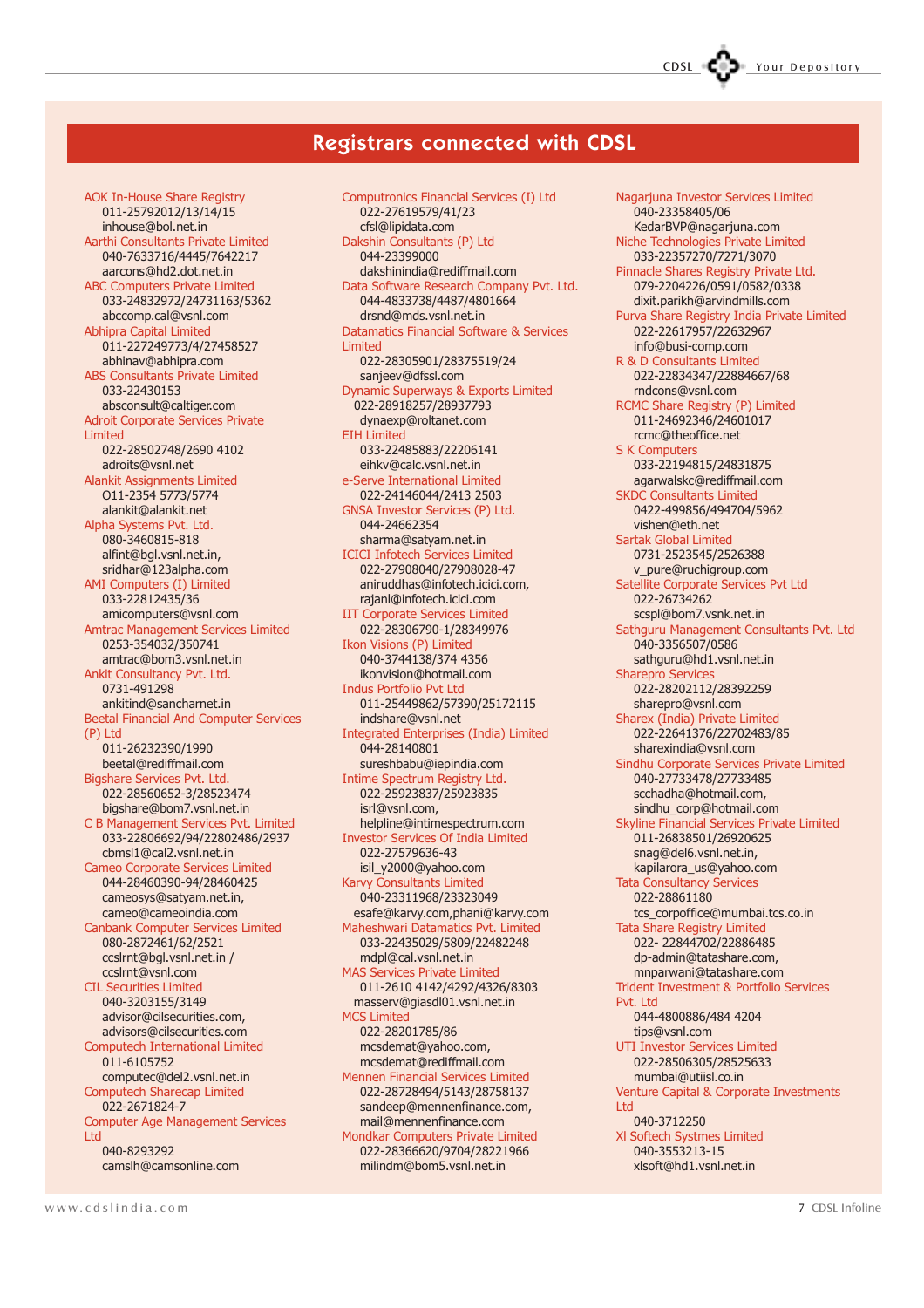### Depository Participants connected with CDSL

#### ANDHERI (EAST)

Anand Rathi Securities Pvt. Ltd. 022-56983737/56983700-01 demat@rathi.com

#### C.R.Kothari And Sons Shares & Stock Brokers (P) Ltd.

022-28245719/2824 5720 cr\_kothari\_cdsil@yahoo.co.in IDBI Bank Ltd.

022-26977811-24 g\_subrahmanyam@idbibank.com IIT Corporate Services Ltd.

022-26835599/1416/26831138 iitcsl@bom3.vsnl.net.in, iitsta@123india.com

UTI Securities Exchange Ltd. 022-26941500/26941640-3 manish@utisec.com;meenal@utisel.com

#### ANDHERI (WEST)

Mangal Keshav Securities Ltd. 022-6351177 mkssbl@vsnl.com Bank Of India 022-26248178 Jitendra J. Bhabhera 022-26707601-4 bhabhera@vsnl.com; kalpeshbhabhera@hotmail.com

Kisan Ratilal Choksey Shares And Securities Pvt. Ltd.

022-26965555 krc@vsnl.com, Sharebank@krchoksey.com The Greater Bombay Co-operative Bank

Ltd.

022-28343695 gbcbdc1@roltanet.com, gbcbdc1@rediffmail.com

#### BANDRA (WEST)

Total Securities Ltd. 022-26514095-98 pandya51271@rediffmail.com

BANDRA (EAST)

ISJ Securities Pvt. Ltd. 022-26408575 OTC Exchange Of India

#### BORIVILI (WEST)

Acme Shares & Stock Pvt. Ltd. 022-28912256/62 ashastri@vsnl.com Motilal Oswal Securities Ltd. 022-28996315/28990678 dsspl@bom3.vsnl.net.in R N Patwa Share & Stock Brokers (P) Ltd. 022-28984679/28988619 Rkinvestment@mantraonline.com

Sam Global Securities Ltd. 022-28050972/28066373 cltanna@chandrakanttanna.com

#### MUMBAI

#### **CHEMBUR**

UTI Bank Ltd. 022-55979292-94 dp.operations@utibank.co.in, prasanna.acharya@utibank.co.in

#### **CHURCHGATE**

CD Equisearch Private Ltd. 022-22830653/6593 cvd@vsnl.com, cvdesai@bom4.vsnl.net.in

#### COLABA

Gupta Equities Pvt. Ltd. 022-2225607 gupta\_equities@vsnl.com, gupta\_equities@yahoo.com Sykes & Ray Equities (India) Ltd. 022-2240425/0392/22040426 sykes@bom5.vsnl.net.in

#### **DADAR**

Maniput Investments Pvt. Ltd. 022-24158686 mebl@vsnl.net.in, info@magnumebroking.com

#### FORT

A.C.Choksi Share Brokers Pvt. Ltd. 022-22047654/22044000 choksi@hathway.com Acme Shares & Stock Privte Ltd. 022-22335083/84 acme\_dp@yahoo.co.in Advani Share Brokers Private Ltd. 022-22671533 advani@giasbm01.vsnl.net.in, dharmesh@advanishares.com, Amu Shares & Securities Ltd. 022-22653410/6989 B D Shah Securities Ltd. 022-22835543/22811817 bds@bdshah.com B M Gandhi Securities Pvt. Ltd. 022-22676940/7435/22626708 bmgs@vsnl.com B R Jalan Securities Private Ltd. 022-22675746/5815/5997/2389 brjalan@vsnl.net Babubhai Purushottamdas Stock Brokers Pvt. Ltd. 022-22651109/22700601/603 bpt074@hotmail.com Bank Of India - Stock Exchange Branch 022-22626998/22626956 Bank Of Maharashtra 022-22626748/1779 bomdp@vsnl.net BCB Brokerage Private Ltd. 022-22653337/5502 ubagri@vsnl.com, onlyuttam@yahoo.com BCB Brokerage Pvt. Ltd. 022-22374709-10/Hot Line-24042 bcbcds@yahoo.com, anubagri@yahoo.com

Bhavik Rajesh Khandhar Shares & Stock Brokers P Ltd. 022- 22075651 bhavikrk@bom5.vsnl.net.in BNR Capital Services Pvt. Ltd. 022-22670029/5155 bnrcapital@rediffmail.com B0I Shareholding Ltd. 022-22723626/22723017 boisl@vsnl.com Centurion Bank Ltd. 022-22705036/37/38/39 Churiwala Securities Private Ltd. 022-22670035/1713/22651012 alokgbc@c-sec.com/tbse@c-sec.com Deutsche Bank AG 022-22078453 manoj.yadav@db.com; sandeep.todi@db.com; sam.mathews@db.com Dimensional Securities Pvt. Ltd. 022-56345722 mumbai@dimensional.co.in Dindayal Biyani Stock Brokers Ltd. 022-22882266/4422/22871343 din\_stock@vsnl.com Enam Securities Private Ltd. 022-22655535 Gandhi Securities And Investment Pvt. Ltd. 022-22663340-41 gsec@vsnl.com, dp@gsecin.com Global Trust Bank Ltd. 022-22644920 cdsl@globaltrustbank.com, bala@globaltrustbank.com H T Nanavati Securities Pvt. Ltd. 022-22650499/56341981-84/51 htnanavati@yahoo.com, vijaykhamkar@rediffmail.com Hasmukh Lalbhai Share Brokers Pvt. Ltd. 022-22723068/814 uchitharia@hotmail.com Hem Securities Ltd. 022-22666156/57 hsl@bol.net.in IKAB Securities & Investment Ltd. 022-22310571 osl@bom5.vsnl.net.in IndusInd Bank Ltd. 022-56366580-83 cdsl@indusind.com Integrated Master Securities Ltd. 022-22672987/23871/56318204/03 imslbom@vsnl.com Inventure Growth & Securities Ltd. 022-22886851/417 ISJ Securities Private Ltd. 022-22616178/22674252 Isjain@datainfosys.net JGA Shah Shares Brokers Pvt. Ltd. 022-22657350 jgashah@vsnl.net J G Shah Financial Consultants Pvt. Ltd. 022-22651688/3432/2694 ajay\_sha@vsnl.com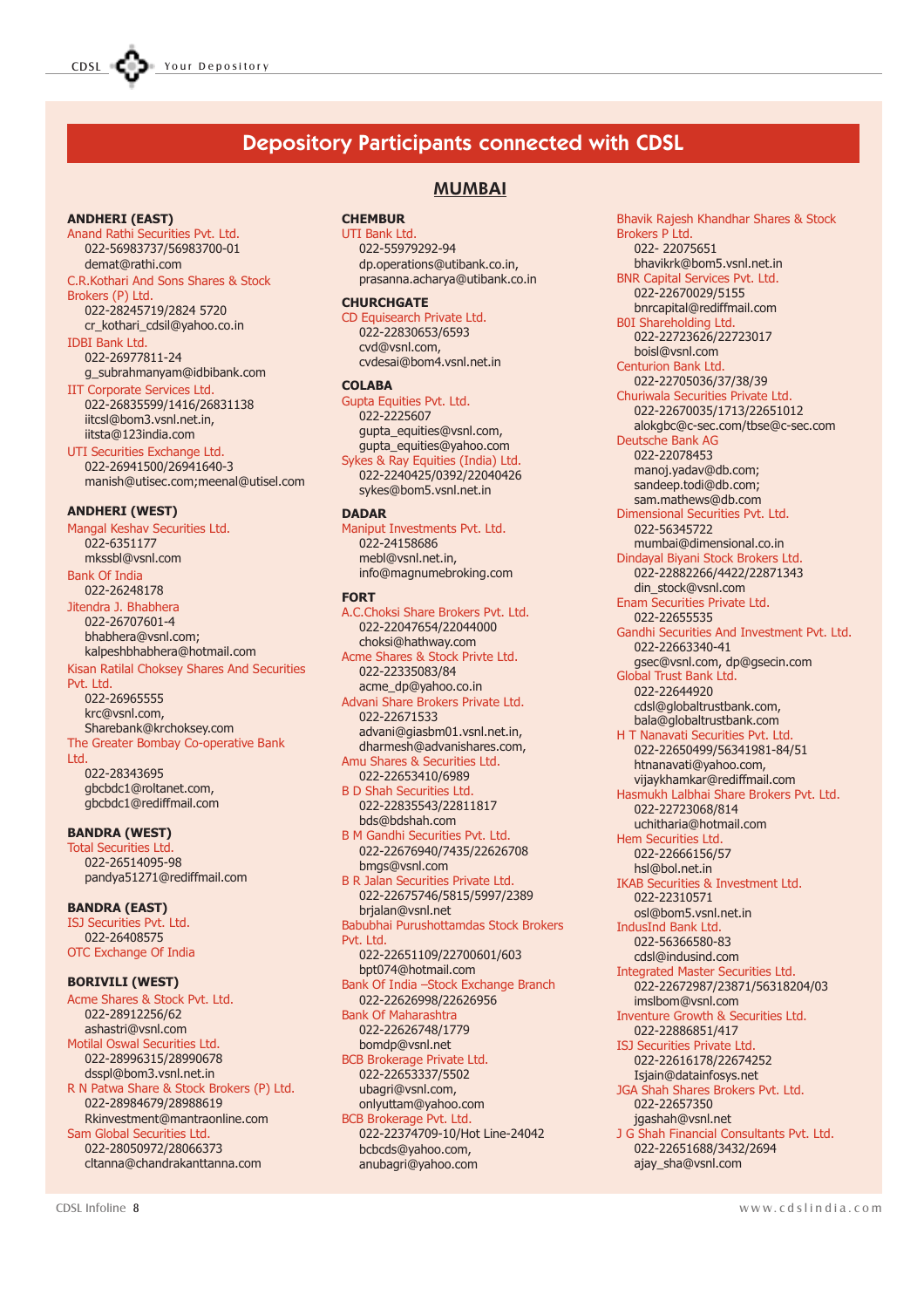Janata Sahakari Bank Ltd., Pune 022-22630568/0569 Joindre Capital Services Ltd. 022-22662292/22623150 Cdsl@joindre.com K Damani Securities Pvt. Ltd. 022-22652918/22694449 kkd020@hotmail.com K M Jain Stock Brokers Pvt. Ltd. 022-22334978-79 kmjpl@bom5.vsnl.net.in K.Jayantilal Securities Private Ltd. 022-56334219-20 kjay@bom4.vsnl.net.in Kaji And Maulik Securities Private Ltd. 022-22652164/4592/4350/4351 mlkaji@vsnl.com Kantilal Chhaganlal Securities Private Ltd. 022-22677917-22 kcspldp\_cdsl@yahoo.com; ajayshah5555@rediffmail.com Kantilal Mangaldas Securities Pvt. Ltd. 022-22675282/6500 kmsec@hotmail.com Kaushik Shah Shares and Securities Ltd. 022-22874860/22844762 ksssl@bom8.vsnl.net.in Khambatta Securities Ltd. 022-22664287 demat@khambattasecurities.com Malti Securities Private Ltd. 022-22611268/0727/998 msl@vsnl.com Mehta Vakil And Company Private Ltd. 022-22652620/1082/22678748 MLR Securities Private Ltd. 022-22630125-6 mlrsecurities@hotmail.com Mother India Securities Pvt. Ltd. 022-22876431-32/22811703-04 mispl@bom3.vsnl.net.in Motilal Oswal Securities Ltd.-Fountain 022-22675494/22676838 niwas@bom3.vsnl.net.in Motilal Oswal Securities Ltd.-Fort 022- 56391355 helpdesk@motilaloswal.com Navkar Shares & Stock Brokers Pvt. Ltd. 022-22722118 pradip@wilnetonline.net Nirmal Bang Securities Pvt. Ltd. 022-22641234/22652111 nirmal\_cds@rediffmail.com Oriental Bank Of Commerce 022-22674579/6066/22671751 bm0643@obc.co.in Prarup Shares & Stock Brokers Pvt. Ltd. 022-22826940-42/22884358 Prarup@bom5.vsnl.net.in Pratik Stock Vision Pvt. Ltd. 022-22644793-95 psvpl@hotmail.com, rajesh717@hotmail.com, rajesh717@hotmail.com Pruthvi Brokers & Share Holdings Pvt. Ltd. 022-22721177/88 pbsh@vsnl.ini R B K Share Broking Ltd.

022-22651529/2646/22623499 rbk@rbksbl.com

R R S Shares & Stock Brokers Pvt. Ltd. 022-56330456/22679055/674 rrsshares@satyam.net.in R.M. Share Trading Private Ltd. 022-22656034/22625194 R.N.Patwa Share & Stock Brokers (P) Ltd. 022-22721951 ohpl@vsnl.com Renaissance Securities Ltd. 022-22721213/2632/56308228 rsecure@giasbm01.vsnl.net.in S.P.Jain Securities Pvt. Ltd. 022-56314108-9 spjain@roltanet.com Saikripa Securities Ltd. 022-56381744-5/HOT LINE-21481 dpservices@saikripa.co.in Sam Global Securities Ltd. 022-22654252/57/22654590 anu1@vsnl.com, rakesh\_samdp@hotmail.com Sam Global Securities Ltd. 022-22652422/22676468 Sanjay C. Baxi 022-22653872/3812 Saurashtra Capital Services Pvt. Ltd. 022-22817483/85/22817488 info@saurashtracapital.com Shilpa Stock Brokers Private Ltd. 022-22624220/1 shilpa@hathway.com Sino Securities Pvt. Ltd. 022-22334811-14 jayem@bom3.vsnl.net.in SMIFS Securities Ltd. 022-22658027/28/8041 smifsop@bom5.vsnl.net.in; demat@smifs.com SPS Share Brokers Private Ltd. 022-22675556/1335/4305 spshares@vsnl.com Standard Chartered Bank 022-22020351/22829753 Custody.Mumbai@in. standardchartered.com Sunidhi Consultancy Services Pvt.Ltd. 022-22631417/22631418 scs\_dp@rediffmail.com, scs\_dp@homail.com Suresh Rathi Securities Pvt. Ltd. 022-22624787/22621086 srsplcdsl@yahoo.com, sureshrathi@vsnl.com, lalit\_mundra@hotmail.com Sushil Finance Consultants Ltd. 022-56386000/22664770 dp@sushilfinance.com SVV Shares & Stock Brokers Pvt. Ltd. 022-22723133/35/38 svvdp12000@hotmail.com The Bank Of Rajasthan 022-22873472/22841787 mumbai@rajbank.com The Omniscient Securities Pvt. Ltd. 022-22722379-82 kamlesh\_shroff@hotmail.com,

info@omniscientsecurities.com

CDSL Your Depository

The United Western Bank Ltd. 022-22884309-11/22884331-32 Union Bank Of India 022-22674115 unionmsm@bol.net.in Vijan Share & Securities Pvt. Ltd. 022-22692217/2218 Wall Fort Share & Stock Brokers Ltd. 022-22072298/2177 wall@bom7.vsnl.net.in Wellworth Shares And Stock Broking Ltd. 022-22675758/0365/22700411 wellwrth@vsnl.com Motilal Oswal Securities Ltd. 022-56391355/56351180 **GHATKOPAR** Bank Of Baroda 022-25116899/6717/2514 1862 Pragya Securities Pvt. Ltd. 022 5106655/022 5103953 dgc160@hotmail.com GOREGAON (EAST) Asian Markets Securities Pvt. Ltd. 91-22-841 3030/91-22-841 3100 asianmarkets@vsnl.com ICICI Bank Ltd. 022-28736300 shantanut@infotech.icici.com GOREGAON (WEST) Motilal Oswal Securities Ltd. 022-28727241 pratikinv@hotmail.com Renaissance Securities Ltd. 022-28786854/6855 Sahara India Financial Corporation Ltd. 022-28755502/28738825/9301 depository@saharaemail.com SMK Shares and Stock Broking Pvt. Ltd. 022-22655590/ 22623999/22623434 dsk777@rediffmail.com 240153@iseindia.com GULAL WADI Acme Shares & Stock Pvt. Ltd. 022-23425999 kpranali@yahoo.com

#### KALBADEVI

BCB Brokerage Pvt. Ltd. 022-22064571-72 jayeshj@bom5.vsnl.com M R Share Broking Pvt. Ltd. 022-56372715/22008176/77 dhancott@bom5.vsnl.net.in Shilpa Stock Broker Pvt. Ltd. 022-56331594 jifc99@hotmail.com

#### KANDIVLI (WEST)

Bank Of Baroda 022-28083243/28050291 kandiv@vsnl.com

#### LOWER PAREL

Acme Shares & Stock Private Ltd. 022-24985147/ ajitthorat1977@yahoo.com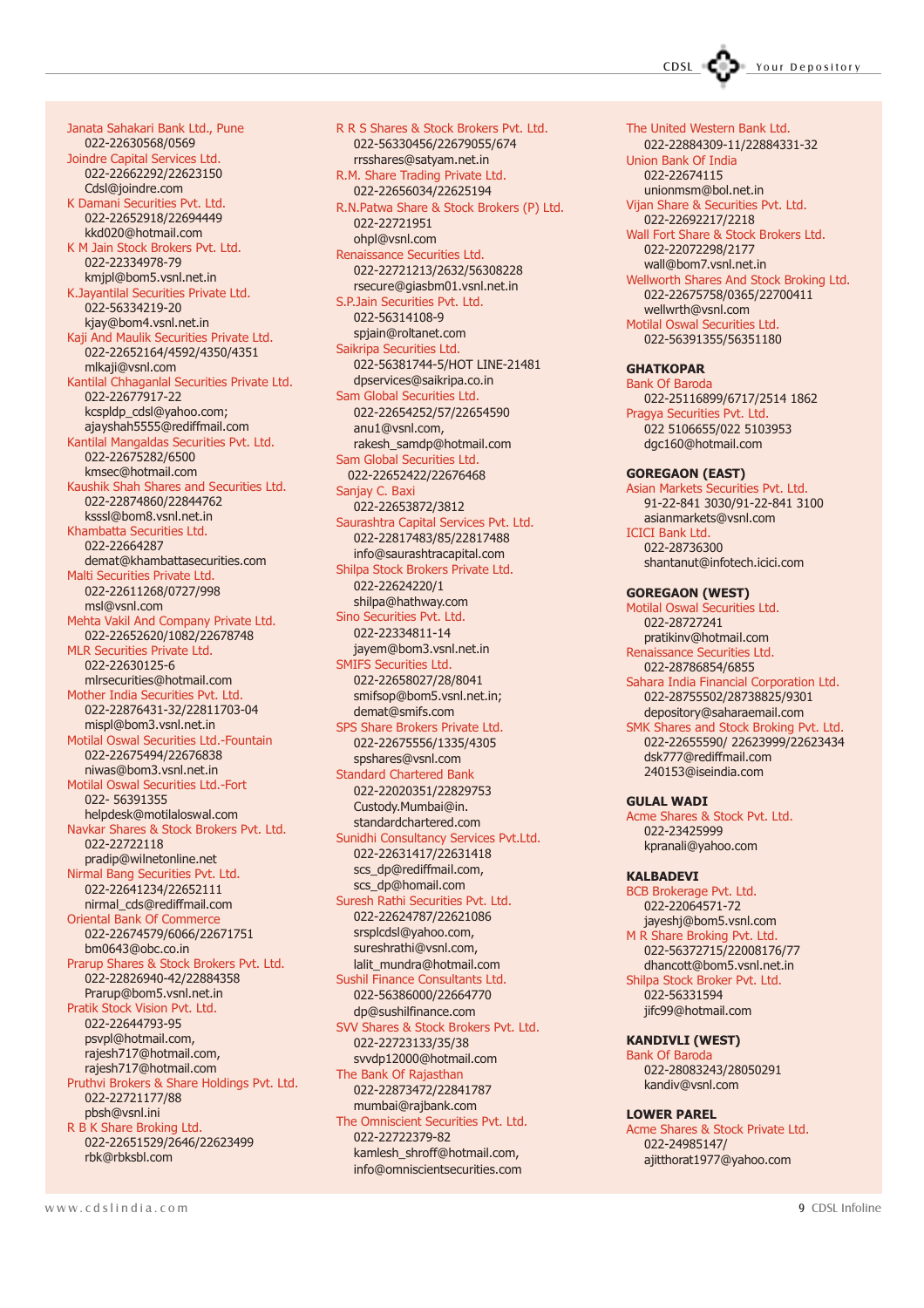Asit C Mehta Investment Intermediates Ltd. 022-24982000 sskidp@sski.co.in B R Jalan Securities Pvt. Ltd. 022-24988844/ bonanza@bom4.vsnl.net.in Emkay Share & Stock Brokers Pvt. Ltd. 022-24606690/24904696 emk@bom5.vsnl.net.in HDFC Bank Ltd. 022-24910492/24961616 sunil.rodrigues@hdfcbank.com; yogesh.gadgil@hdfcbank.com Standard Chartered Bank Ltd. 022-24910076/022-4910078 Poornima.Natarajan@in. standardchartered.com

#### MAHALAXMI

H T Nanavati Securities Pvt. Ltd. 022-23002999 vikas.gandhi@refcosify.com ICICI Bank Ltd. 022-24924100/24906868/6884 bosep@icici.com;rambk@icici.com

#### **MAHTM**

Motilal Oswal Securities Ltd. 022-24453652

#### MALAD (EAST)

Inventure Growth & Securities Ltd. 022-28816159/28888270/71 Motilal Oswal Securities Ltd. 022-28440640/28881533 nebula@bom8.vsnl.net.in, nebula@rajkosh.com

#### MALAD (WEST)

B R Jalan Securities Pvt. Ltd. 022-2675997 brjalan@vsnl.net Pashupati Capital Services Pvt. Ltd. 022-28800407/28809549 pashpati@vsnl.net

#### **MATUNGA**

Grishma Securities Pvt. Ltd. 022-24012553/2554 info@grishma.com

#### MULUND (WEST)

Acme Shares & Stock Pvt. Ltd. 022-25620231 melsheri@vsnl.com

Motilal Oswal Securities Ltd. 022-25926040 argl@vsnl.com

#### NARIMAN POINT

ABN Amro Bank N.V 022-22812527/28/22812529 krishnan.natrajan@ap.abnamro.com Birla Sun Life Securities Ltd. 022-56360000 pzaveri@birlasec.com Birla Sunlife Securities Ltd. 022-22880041-43 rajendra@birlasec.com CLSA India Ltd. 022-22841348 shivram.ranganath@clsa.com, rajendra.mehta@clsa.com Dalal & Broacha Stock Broking Pvt. Ltd. 022-22044805/22822992 dbcds@vsnl.com; dalal\_broacha@hotmail.com DBS Capital Markets Pvt. Ltd. 022-22852580-81 dbscapital@dbsclub.com Indsec Securities And Finance Ltd. 022-22046753/22822362 rrao@indsec.com Keynote Capitals Ltd. 022-22025230 keynote@vsnl.com, kaunil@yahoo.com Kotak Securities Ltd. 022-56341100

 vishwasjoshi@kotak.com, sanjay.chandpuri@kotak.com

#### Maheshwari Equity Brokers Pvt. Ltd.

 022-22042514/22872539 mebpl@vsnl.net, manishakg@hotmail.com Prabhudas Lilladher Pvt. Ltd. 022-56322222/2520

cdsl@plindia.com

Rashi Equisearch Private Ltd. 022-22044270/22044259 info@rashiequisearch.com

#### POWAI

Asit C. Mehta Investment Intermediates Ltd. 022-28577898/28577614-16 acmiil\_cdsl@hotmail.com Infrastructure Leasing & Financial Services Ltd. 022-28570965/28570970/954

ganesh.raikar@ilfsindia.com

#### OTHER CITIES

#### AHMEDABAD

Bank Of India 079-6561984 BCB Brokerage Pvt. Ltd. 079-6640022/33/44/6640055 ratnakarsec@icenet.net Gandhi Securities And Investment Pvt. Ltd.-Kalol 02764-22817

PYDHUNIE

Motilal Oswal Securities Ltd. 022-23448104/1057

#### REAY ROAD (EAST)

Reliance Capital Ltd. 022-24631787 mohan\_vellore@ril.com, madan\_chaturvedi@ril.com, kannan\_chettiar@ril.com

#### **STON**

Mukesh Babu Securities Ltd. 022-24018218-9/24078158/8206 mbsll@bom2.vsnl.net.in

#### TARDEO

Motilal Oswal Securities Ltd. 022-24612481 gokani@rediffmail.com

#### VIKHROLI (WEST)

Stock Holding Corporation Of India Ltd. (Retail) 022-25795261/5779622-29 cdslrtl@stockholding.com Stock Holding Corporation Of India Ltd. (Institutional) 5795246/5779622 -29 cdslinst1@rediffmail.com

#### VILE PARLE

DJS Stock And Shares Ltd. 022-26185011/26103594 disstock@hotmail.com

#### WALKESHWAR

B R Jalan Securities Pvt. Ltd. 022-23613415/2553/23674460

#### **WORLT**

Services Ltd.

Ltd.

Citibank N.A. 022-24949275/4167 settlements.custodyindia@citicorp.com The Hongkong And Shanghai Banking Corpn. Ltd. 022-498 0000/491 7033/28 bomcnc1@hsbc.co.in,

bomcnc2@hsbc.co.in

079-6561700/6561923 mcsahd@vsnl.com

Money Care Securities And Financial

Navkar Share & Stock Brokers Pvt.

079- 6403629/49/6446166 pradip@wilnetonline.net

#### ABU ROAD

S P Jain Securites Pvt. Ltd. 02974-220912/223268 spjain@roltanet.com

#### AGRA

Seema Securities Private Ltd. 0562-351230/1061 agssi@nde.vsnl.net.in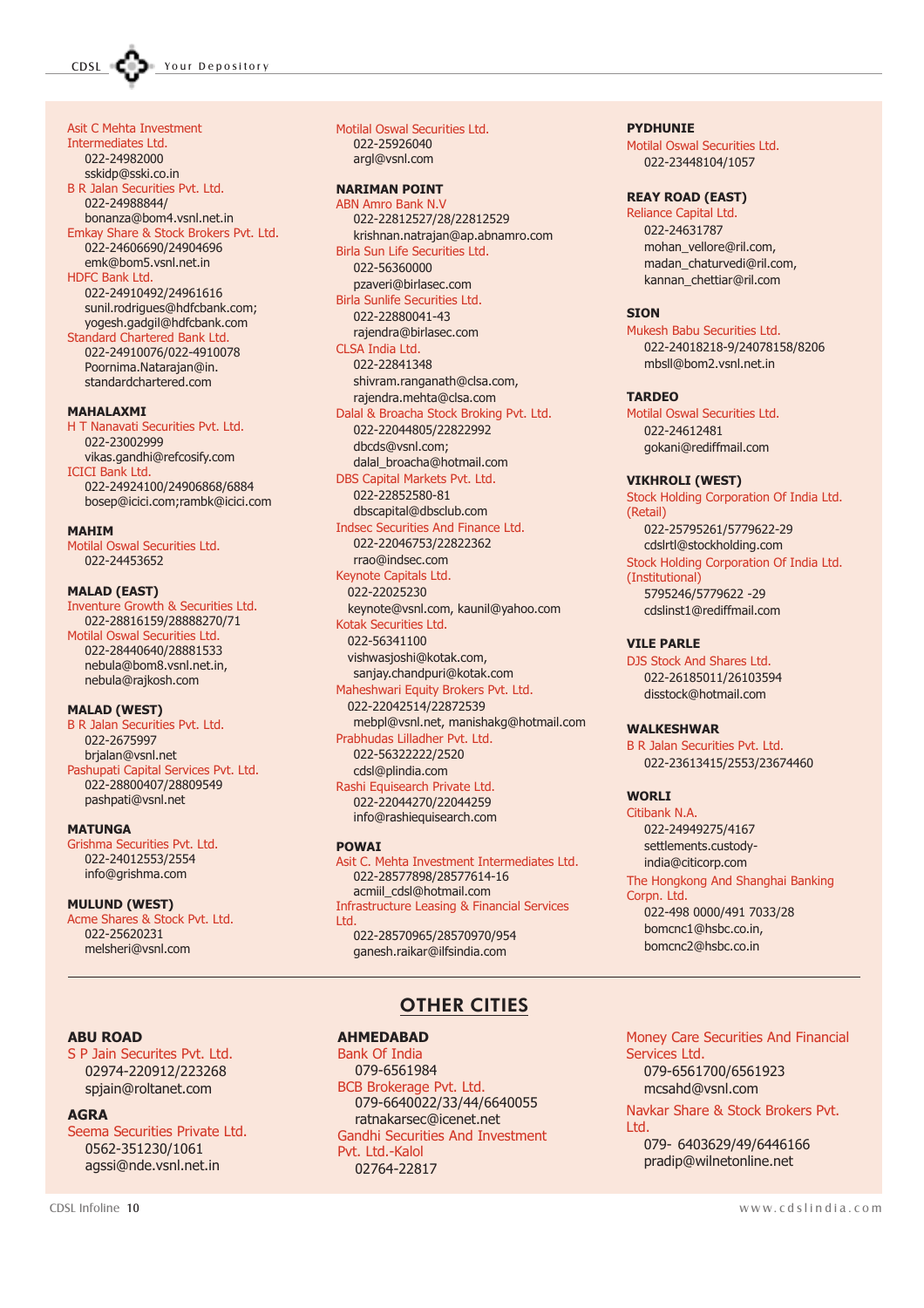CDSL **COD** Your Depository

Renaissance Securities Ltd.

079-2167976/2176660 Shah Investor's Home Ltd. 079-6405001-02/6564360 sihl@icenet.net

The Stock Exchange, Ahmedabad

079-6307971/77 ase@adl.vsnl.net.in, vijayrupadhyay@hotmail.com

#### AHMEDNAGAR

Nagar Urban Co-operative Bank Ltd. 0241-343 641/642/345385 nagarbank@vsnl.com

#### AKOLA

Motilal Oswal Securities Ltd. 0724-430795/430304 The Akola Janata Commercial Co-operative Bank Ltd., Akola 0724-430012/430241/639 akl akljbmnb@sancharnet.in

#### ALLAHABAD

Asit C. Mehta Investment Intermediates Ltd. 0532-460822

#### ALWAR

Acme Shares & Stock Pvt. Ltd. 0144-333364/338935 vsat\_nse@yahoo.com Hem Securities Ltd. 0144-703041/075/337175 The Bank Of Rajasthan Ltd. 0144-701747 cralwar@rajbank.com

#### AMBALA CANTT

S P Jain Securities Pvt. Ltd. 0171-2642936/3935/2644935 spjain@roltanet.com

#### **ANAND**

H T Nanavati Securities Pvt. Ltd. 02692-40439/41412/55408 patel\_harshit@hotmail.com; reghupal@rediffmail.com Navkar Share & Stockbrokers Pvt. Ltd.

02692-61888/62714 pradip@wilnetonline.net

#### BANGALORE

Bangalore Stock Exchange Ltd. 080-2278314/8315/2278317 edbgse@vsnl.com

#### Bank Of India

080-2280367 boiblrdpo@vsnl.net Churiwala Securities (P) Ltd. 080-344 3327/3443750/3930

Stock Holding Corporation Of India Ltd.

080-2995246 nirmalreddy@stockholding.com; umasri@stockholding.com

#### BAREILLY

Siddhi Shares Private Ltd. 0581-429344/429352

BEAWAR The Bank Of Rajasthan Ltd.

01462-58813/57402 beawar@rajbank.com

#### **BELGAUM**

Asit C Mehta Investment Intermediates Ltd. 0831-466432/421956

#### **BHARATPUR**

Hem Securities Ltd. 05644-31106-07

#### **BHADUCH**

Gandhi Securities And Investments Pvt. Ltd. 02642-62140 priti@narmada.net.in

#### **BHAVNAGAR**

Inventure Growth & Securities Ltd. 02849-8327381/8244525 abnpatel@hotmail.com

#### BHILWARA

Suresh Rathi Securities Pvt. Ltd. 01482-25198 manohar6@sacharnet.in The Bank Of Rajasthan Ltd. 01482-26242 bhilwaramain@rajbank.com

#### BHIWANDI

Renaissance Securities Ltd. 022-91355200

#### **BHOPAL**

S P Jain Securities Pvt. Ltd. 0755-2577722/3577722/2575333 2554922/2761842/5284422 nsbl@sify.com

#### BHUBANESWAR

Sam Global Securities Ltd. 0674-575008/404/575703 The Bank Of Rajasthan Ltd. 0674-532326 bhubneshwar@rajbank.com

#### BIKANER

Hem Securities Ltd. 0151-2544002/2200466 brbagree@rediffmail.com Suresh Rathi Securities Pvt. Ltd. 0151-520297 The Bank Of Rajasthan Ltd. 0151-271626/232744 kgbikaner@rajbank.com

#### BORSAD

Navkar Share & Stock Brokers Pvt. Ltd. 02696-22600 pradip@wilnetonline.net

#### **CHANDIGARH**

K & A Securities Pvt. Ltd. 0172-704198/4298/704398 vkumar@glide.net.in The Bank Of Rajasthan Ltd. 0172-702784 chandigarh@rajbank.com Uttam Financial Services Ltd. 0172-301670 nsebse@vsnl.com

#### **CHENNAI**

Bank Of India 044-5229346-48/EXTN: 210 boizosz@md2.vsnl.net BCB Brokerage Pvt. Ltd. 044-6426323/6426659 shhkumar@eth.net Bright Shares And Stocks Pvt. Ltd. 044-4620028-29 bright\_dp@vsnl.net DJS Stock And Shares Ltd. 044-5250715/5215515 Madras Stock Exchange Ltd. 044-5228951/5224392/4393 mseed@md3.vsnl.net.in Stock Holding Corporation Of India Ltd.

044-5340725 The Bank Of Rajasthan Ltd. 044-8213222 chennai@rajbank.com

#### **CHITTORGARH**

Shilpa Stock Brokers Pvt. Ltd. 01472-42278-79 sargam1@sancharnet.in

#### **CHURU**

Suresh Rathi Securities Pvt. Ltd. 01562-52339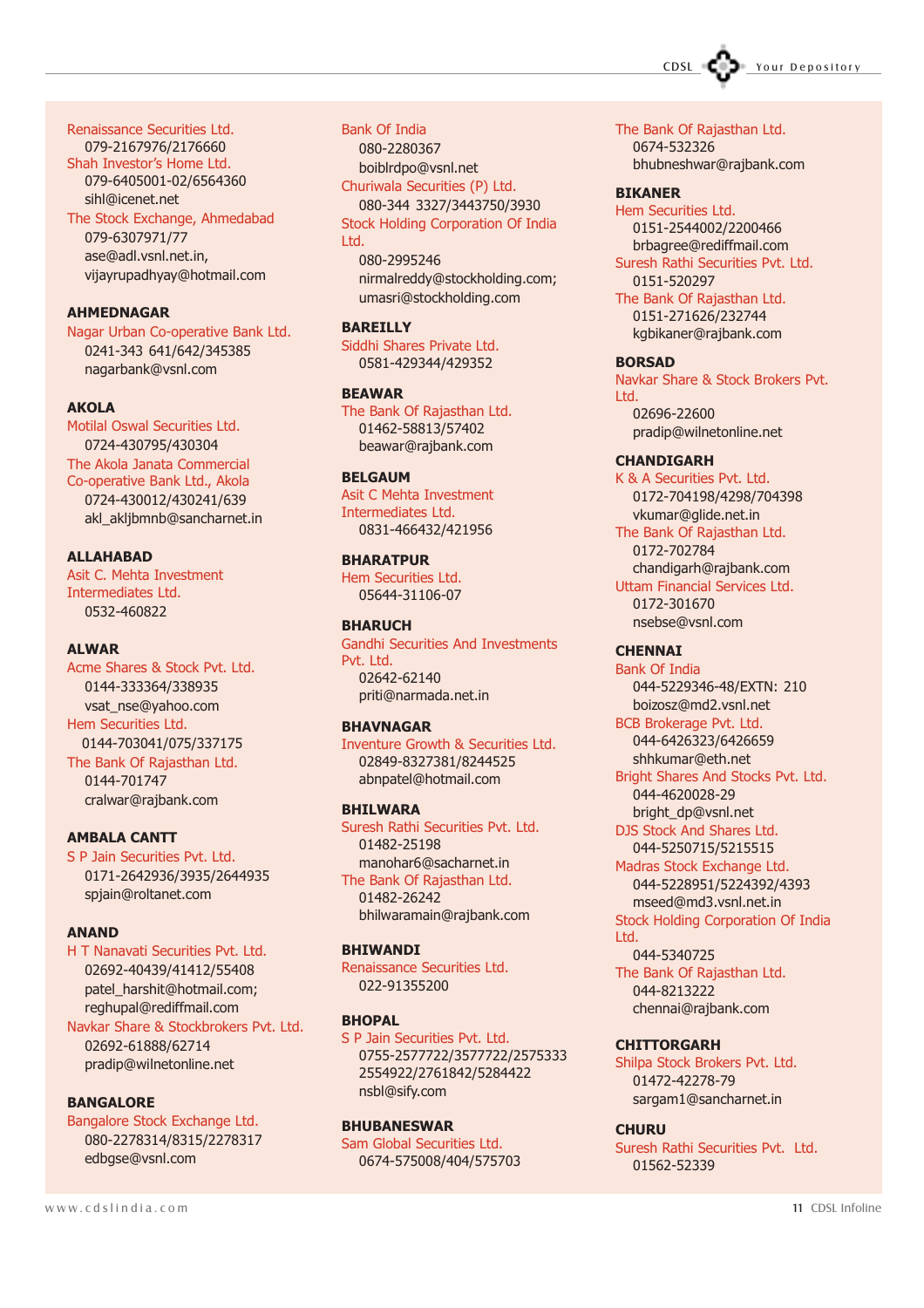

#### **COCHIN**

Cochin Stock Brokers Ltd. 0484-401898/3913/400044 netincse@md3.vsnl.net.in

#### **COIMBATORE**

DJS Stock And Shares Ltd. 0422-211487/210369 annam123@eth.net

#### **CUTTACK**

Gandhi Securities & Investment Pvt. Ltd..

0671-619036/628189 gsicut@dte.vsnl.net.in gsicut@satyam.net.in

#### **DAHOD**

ISJ Securities Pvt. Ltd. 0267-321478

#### DEHRADUN

Anand Rathi Securities Pvt. Ltd. Motilal Oswal Securities Ltd. 0135-653860/659752 sainath@nde.vsnl.net.in; sainath@sancharnet.in

Uttam Financial Services Ltd. 0135-621442/625537 afspl@sancharnet.in, afspl\_doon@yahoo.com

#### **DHANRAD**

Sam Global Securities Ltd. 0326-2461028/9835139543 rakesh\_samdp@hotmail.com

#### **DHORAJI**

B M Gandhi Securities Pvt. Ltd. 02824-3288 8/57 krfinstock@rediffmail.com

#### DHULE

Motilal Oswal Securities Ltd. 02562-41781/41881 Sykes & Ray Equities (I) Ltd. 02562-33968 venktesh@vsnl.com

#### DOMBIVLI

Anand Rathi Securities Pvt. Ltd. 0251-441788/452179 krm@bom7.vsnl.net.in Gupta Equities Pvt. Ltd. 0251-890923

#### FARIDABAD

The Bank Of Rajasthan Ltd. 0129-5413147/5415277 faridabad@rajbank.com

#### **GANGAPUR**

The Bank Of Rajasthan Ltd. 07463-34051 roindore@rajbank.com

#### **GAYA**

Uttam Financial Services Ltd. 0631-435868/42903 nsebse@vsnl.com

#### **GUNA**

Churiwala Securities Pvt. Ltd. 07542-56078 sg\_invest@mantramail.com

#### **GUWAHATI**

ISJ Securities Pvt. Ltd. 0361-636937-38 State Bank Of India 0361-540348/2778/637726 sbichebr1@sanchernet.in

#### GWALIOR

Hem Securities Ltd. 0751-436464/565/576363 shiva\_aim@rediffmail.com Renaissance Securities Ltd. 0751-431950

#### **HALDWANT**

Sam Global Securities Ltd. 05946-25328/28788

#### HANUMANGARH

Suresh Rathi Securities Pvt. Ltd.

#### HARIDWAR

Motilal Oswal Securities Ltd. 0133-450930 ajit\_tomar@hotmal.com

#### **HINDAUN**

Hem Securities Ltd. 30632/31352/31905 kamleshgm@yahoo.com

#### **HISSAR**

Sam Global Securities Ltd. 01662-39045/37745 SMK Shares And Stock Broking Pvt. Ltd. 01662-31084

#### **HOSPET**

Motilal Oswal Securities Ltd. 08394-27718

#### **HUBLI**

Gupta Equities Pvt. Ltd. 0836-269948/269951 sachirao@hotmail.com, sachirao@yahoo.com

Motilal Oswal Securities Ltd. 0836-369487

karthikinvser@rediffmail.com

#### HYDERABAD

BNR Capital Services Pvt. Ltd. 040-4755239/4755240 CIL Securities Ltd. 040-3203155/3203149 advisors@cilsecurities.com Karvy Consultants Ltd. 040-3325518/3312454 um.sec@karvy.com Stock Holding Corporation Of India Ltd. 040-3222645 komal\_nair@stockholding.com The Bank Of Rajasthan Ltd. 040-4745920/4743654 hyderabad@rajbank.com The Hyderabad Stock Exchange Ltd. 040-3222641-42 raju7170@yahoo.co.uk

#### ICHALKRANJI

Renaissance Securities Ltd. 0230-421934/421935 klp\_srinvest@sancharnet.in

#### INDORE

Anand Rathi Securities Pvt. Ltd. 0731-565975/563127 suyogsec@sancharnet.in K M Jain Stock Brokers Pvt. Ltd. 0731-529104 floraindore@hotmail.com MPSE Securities Ltd. 0731-432842-48 mpseind@sancharnet.in Sanjay C Baxi scbaxi@vsnl.net State Bank Of India 0731-702736 sbiinddemat@sancharnet.in State Bank Of Indore 0731-548318/544464 The Bank Of Rajasthan Ltd. 0731-533062 mgroadindore@rajbank.com

#### **JABALPUR**

Acme Share & Stock Pvt. Ltd. 0761-315646/507142 malikjbp@hotmail.com

#### JAIPUR

Alankit Assignments Ltd. 0141-2374531-33 alankitjpr@alankit.com Anand Rathi Securities Pvt. Ltd. 0141-2370352 pkgdemat@datainfosys.net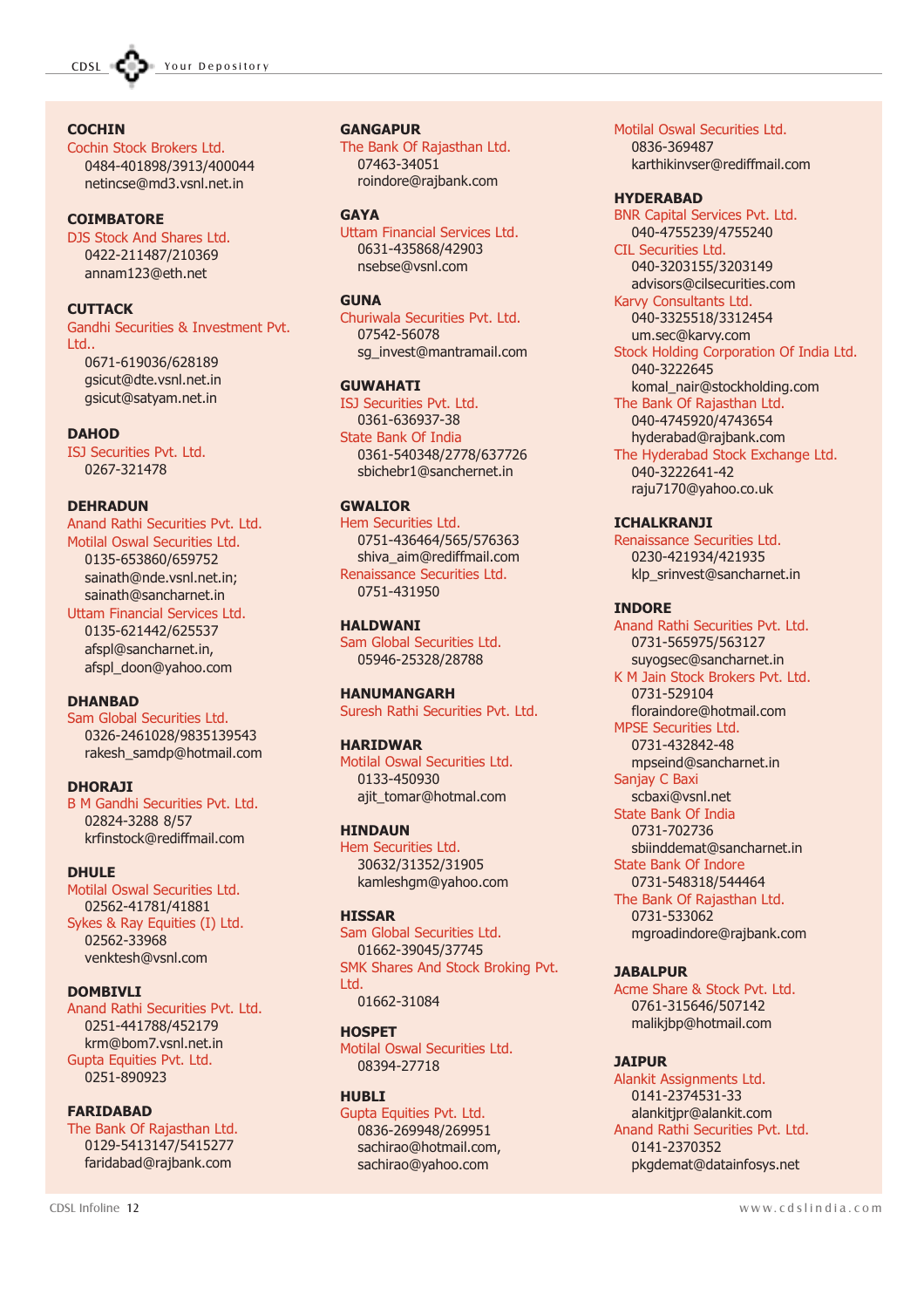CDSL COD Your Depository

Hem Securities Ltd. 0141-2378608 hcj@tantramail.com, hcj@datainfosys.net

#### Indus Portfolio Pvt.. Ltd.

0141-400630 dp@indusinvest.com JSEL Securities Ltd.

0141-2720367/2545944 jselsl@datainfosys.net Renaissance Securities Ltd.

0141-406820 Suresh Rathi Securities Pvt. Ltd. 0141-520682 singhrajpr@yahoo.com

The Bank Of Rajasthan Ltd. 0141-369445/372221 miroadjaipur@rajbank.com

#### **JALANDHAR**

H.T. Nanavati Securities Pvt.. Ltd. 0181-226964/227469

#### **JALGAON**

Asit C Mehta Inv Intermediates Ltd. 0257-226743/225885 skwani@bom6.vsnl.net.in

#### **JAMNAGAR**

B R K Shares & Stk Brokers P Ltd. 0288-553310/92180/9825212267 jam\_poonam@sify.com Motilal Oswal Securities Ltd.

0288-661246/248 SVV Shares & Stock Brokers Pvt. Ltd. 0288-550821/592040/45

#### JHUNJHUNU

Suresh Rathi Securities Pvt. Ltd. 01592-32355/38727 nitin601@hotmail.com

#### JODHPUR

Motilal Oswal Securities Ltd. 0291-441382/383 marusec@wilnetonline.net, marusec@sancharnet.in Renaissance Securities Ltd.- **Sardarpura** 0291-612374 Renaissance Securities Ltd.-Paota 0291-628619/719 Suresh Rathi Securities Pvt. Ltd. 0291-636171 sharads80@hotmail.com The Bank Of Rajasthan Ltd. 0291-627365 sgjodhpur@rajbank.com

#### **JUNAGADH**

Ajay Natavarlal Securities Pvt. Ltd. 0285-2651482 ansl405@hotmail.com, ansl405@yahoo.com

#### B M Gandhi Securities Pvt. Ltd. 0285-2655447/2655847 ralalcheta@gnfconline.net

#### **KANPUR**

Siddhi Shares Private Ltd. 0512-305203 srfl@vsnl.net State Bank Of India 0512-303123/874

dpsuat\_sbikmb@rediffmail.com; sbidpsu@sancharnet.in

#### KHAMBHAT

Acme Shares & Stock Pvt. Ltd. 02698-24401-02 mscs@icenet.net Navkar Share & Stock Brokers Pvt. Ltd. 02698-20565

pradip@wilnetonline.net

#### KOLHAPUR

Motilal Oswal Securities Ltd. 0231-660713/650171 klp\_tradenet@sancharnet.in Renaissance Securities Ltd. 0231-660713/650171

#### **KOLKATA**

Accord Capital Markets Ltd. 033-24762125/5404/24750828 accord19@vsnl.in Bank Of India 033-22485703/1973/22485785/ 4850 boiezit@cal3.vsnl.net.in CD Equisearch Private Ltd. 033-22805601-02 cdequi@cal.vsnl.net.in Dalmia Securities Ltd.

#### 033-22806544-49 gb@dalmiasec.com

Dimensional Securities Pvt. Ltd. 033-22207948/2102650-52 kolkata@dimensional.co.in DJS Stock & Shares Ltd.

033-22206269/22484288 Dynamic Equities Pvt. Ltd.

033-24742158-62 dynamicequities@hotmail.com

East India Securities Ltd. 033-23345527/5689/23218069 viveka@eisec.com; sanjays@eisec.com

G M Bosu & Co Pvt. Ltd. 033-24662822/24664363 gmbcolk@cal2.vsnl.net.in, gmbcobom@bom7.vsnl.net.in

Lohia Securities Ltd. 033-22108722/7993/95 samy4200@usa.net

M Prasad & Co. Ltd. 033-24792700-01 sunspark@cal2.vsnl.net.in R M Share Trading Pvt. Ltd. 033-22103860/22103862 Sam Global Securities Ltd. 033-22211096/22211097 SKP Securities Ltd. 033-22828719/8793 skpsec@giascl01.vsnl.net.in SMIFS Securites Ltd. 033-22819910/ smifse4@vsnl.net Stock Holding Corporation Of India Ltd. 033-22262030 The Bank Of Rajasthan Ltd. 033-22377412-13 crcalcutta@rajbank.com Vedika Securities Pvt. Ltd. 033-22231245/3642/43 vedika\_@hotmail.com

#### **KOTA**

Hem Securities Ltd. 0744-2451026 Suresh Rathi Securities Pvt. Ltd. 0744-361155 The Bank Of Rajasthan Ltd. 0744-2364145/2364032 iekota@rajbank.com

#### **LUCKNOW**

Anand Rathi Securities Pvt. Ltd. 0522-282303/217547/426 richie@avadh.net Asit C Mehta Investment Intermediates Ltd. 0522-255022/23/255005 Motilal Oswal Securities Ltd. 0522-2204471-74 Sykes & Ray Equities (I) Ltd. 0522-331196 seeta@satyam.net.in

#### LUDHIANA

LSE Securities Ltd. 0161-412316-18 lse@satyam.net.in State Bank Of India 0161-449080/081

#### MADURAI

DJS Stock & Shares Ltd. 0452-735776/737555 pln@vsnl.com; maduraimahasakthi@hotmail.com

#### **MANGALORE**

ISJ Securities Pvt. Ltd. 0824-429614 arcadia@vasnet.co.in, arc\_mangalore@yahoo.co.in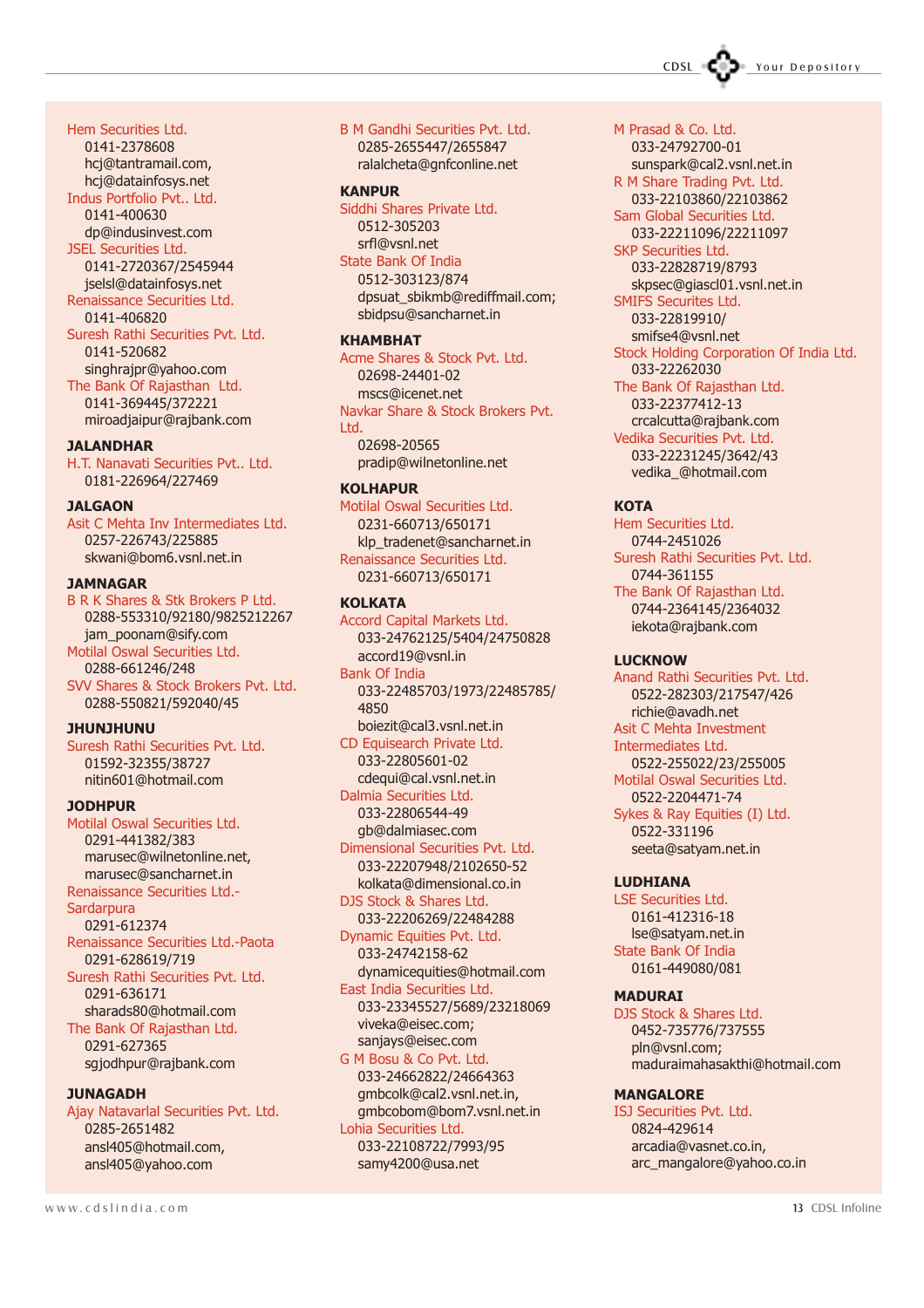

Sykes & Ray Equities (India) Ltd. 0824-869477/2218561/737 dp@sre.co.in/colaco@vasnet.co.in

#### **MEERUT**

BCB Brokerage Pvt. Ltd. 0121-660001/24 ash\_rel@yahoo.com Sam Global Securities Ltd. 0121-663644/644529/9684 pahujacap@yahoo.co.in The Bank Of Rajasthan Ltd. 0121-643908 meerut@rajbank.com

MITHAPUR

B R K Shares & Stk Brokers P Ltd. 02892-24360 Bhavik Rajesh Khandhar Shares & Stock Brokers Pvt. Ltd. 02892-26934/9824238220 amimithapur@sify.com

#### **MORADABAD**

Uttam Financial Services Ltd. 0591-428721/417908

#### MUZAFFARPUR

B R Jalan Securities Private Ltd. 0621-266839/266840 binod@dte.vsnl.net.in

#### **NADIAD**

Kisan Ratilal Choksey Shares & Sec Pvt. Ltd. 0268-29020/24/26 vimalpatel786@homail.com

#### **NAGPUR**

Anand Rathi Securities Pvt. Ltd. 0712-814721-25 Kantilal Chhganlal Securities Pvt. Ltd. 0712-731922/731923/25 vifco@rediffmail.com Motilal Oswal Securities Ltd. 0712-538181 Renaissance Securities Ltd. 0712-241062

NANDURBAR Motilal Oswal Securities Ltd. 256450/57 gtated@hotmail.com

#### **NASTK**

Asit C. Mehta Investment Intermediates Ltd. 0253-454174-75

Kantilal Chhaganlal Securities Pvt. Ltd. 0253-572196/5727696 Motilal Oswal Securities Ltd. 0253-579201/574782

#### NAVI MUMBAI

Bank Of Baroda 022-7709854/7710951 bobnerul@bol.net.in Inter Connected Stock Exchnage of India Ltd. 022-7812056/58/59/ 7812062/392-3 isesc@bom3.vsnl.net.in, hbmohanty@iseindia.com Motilal Oswal Securities Ltd. 022-7661278

#### NEW DELHI

Abhipra Capital Ltd. 011-27247797/98/27214564 customercare@abhipra.com; ddp@abhipra.com Alankit Assignments Ltd. 011-23610220-24 alankit@alankit.com, cdslalankit@yahoo.co.in B R Jalan Securities Private Ltd. 011-26968101/26511919/4050 B R Jalan Securities Pvt. Ltd. 011-23241992 brjalan@vsnl.net Bank Of India 011-23721843-44/23731113 boindpo@vsnl.net BLB Ltd. 011-23290007/15/23290006 dhirender.verman@indiatimes.com Express Securities Pvt. Ltd. 011-23326940/23279479 Globe Capital Market Ltd. 011-23720887/89/91/23720891 gcm@del2.vsnl.net.in/ agarwalrachit@hotmail.com IKM Investor Services Ltd. 011-25787743/25782301 ikmdmat@yahoo.com Indus Portfolio Private Ltd. 011-25457390/25449517/9862 dp@indusinvest.com Integrated Master Securities Ltd. 011-23322136/2143/ 23322187/2259 imslnt@mantraonline.com/ imsldp@rediffmail.com

K & A Securities Pvt. Ltd. 011-26832111/29511/ 26849511/36869 kansal@kna.wipro.net.in

011-23738633/23358667 mtl@vsnl.net Orbis Securities Pvt. Ltd. 011-251523764/251523700 vtrehan@indianbulls.com R N Patwa Shares & Stock Brokers (P) Ltd. 011-27420944/011-27420964 sphpltd@mantraonline.com Sam Global Securities Ltd.-Daryaganj 011-23270790/6190 anul@vsnl.com; rakesh\_samdp@hotmail.com Sam Global Securities Ltd.-Azadpur 011-27228354/27433346 Stock Holding Corporation Of India Ltd. 011-23712807 Suresh Rathi Securities Pvt. Ltd. 011-23281192 The Bank Of Rajasthan Ltd. 011-25712934/25729817 kbdelhi@rajbank.com The Jammu & Kashmir Bank Ltd. 011-23737940-41/23737948 jkbdpservice@spectranet.com, sameerk.jkbdpservice@ spectranet.com Uttam Financial Services Ltd. 011-23317228/23326278 nsebse@vsnl.com Zuari Investments Ltd. 011-26413319/3376/26413386 zuari@vsnl.com

Master Capital Services Ltd.

#### PANIPAT

The Bank Of Rajasthan 01742-630192/630493 rodelhi@rajbank.com

#### PANJIM

ISJ Securities Pvt. Ltd. 0832-231130

#### PATNA

Motilal Oswal Securities Ltd. 0612-201625/26/22 nspl@mail.girija.net.in

#### PIPARAYA

BCB Brokerage Pvt. Ltd. 07576-23232

#### PRODDATUR

Renaissance Securities Ltd. 08564-43494/57945 vinodkumarv123@rediffmail.com

#### **PUNE**

Bank Of Baroda 020-5421255/36997/5445893 paudro@vsnl.net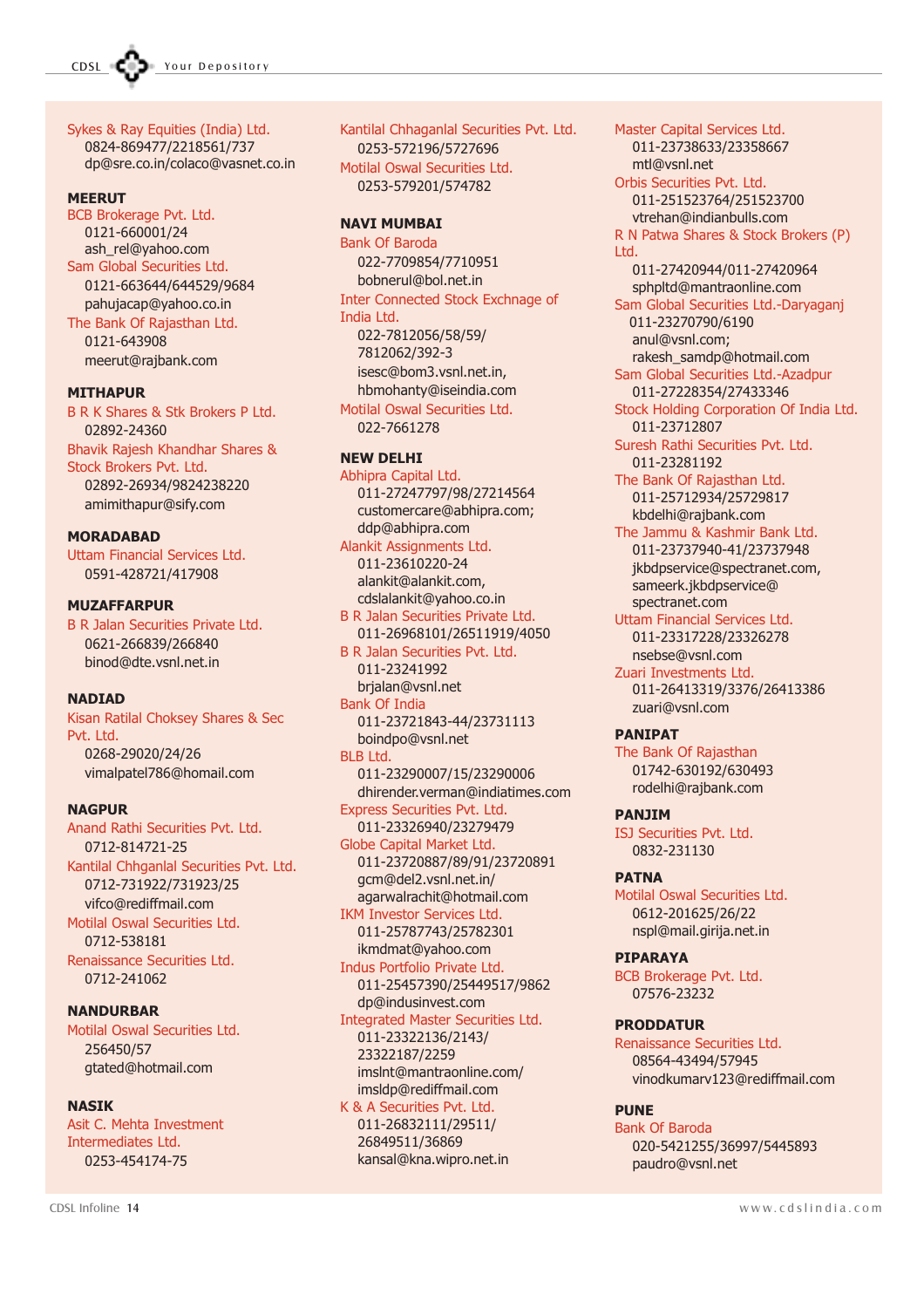CDSL COD Your Depository

#### Grishma Securities Pvt. Ltd.

020-4019494/516 info@grishma.com PSE Securities Ltd. 020-4485701-03 punestock@vsnl.com The Cosmos Cooperative Bank Ltd. 020-4456591/4461114-18 dematcell@ho.cosmosbank.com

#### **RATPUR**

Kantilal Chhaganlal Securities Pvt. Ltd. 0771-659071/72/432645 sanjivrathica@yahoo.com Wallfort Share & Stock Brokers Ltd. 0771-535642

#### **RA<sub>1</sub>KOT</sub>**

Ajay Natavarlal Securities Pvt. Ltd. 0281-229763/229782 anspl405@hotmail.com BRK Share & Stock Brokers P Ltd.

0281-476305-06/691320 Rajkot Nagarik Sahkari Bank Ltd. 0281-233916/917/233918 savipa@yahoo.com

SKSE Securities Ltd. 0281-442145/691257 sksel@indiainfo.com The Bank Of Rajasthan Ltd. romumbai@rajbank.com

#### RANCHI

Motilal Oswal Securities Ltd. 0651-307350

#### RANIGANJ

B R Jalan Securities Private Ltd. 0341-444226 sunsec@vsnl.net

ROHTAK The Bank Of Rajasthan Ltd. 01262-54502 rodelhi@rajbank.com

ROURKELA Motilal Oswal Securities Ltd. 0661-4640943/3493/4646493 virbhadr@hotmail.com

SANGAMNER Acme Shares & Stock Pvt. Ltd. 02425-25451/25100 gandhiinv@rediffmail.com

SANGLI Mangal Keshav Securities Ltd. 0233-327956-58 akniv@vsnl.com, san\_akinv@sancharnet.in

**SIRSA** IKM Investors Services Ltd.

01666-32011 rangolistock@satyam.net.in The Bank Of Rajasthan Ltd. 01666-20713 rodelhi@rajbank.com

#### SRIGANGANAGAR

Sam Global Securities Ltd. 0154-422093/433001-02 rakesh\_samdp@hotmail.com Suresh Rathi Securities Pvt. Ltd. 0154-440 383 The Bank Of Rajasthan Ltd.

0154-430359/259/422903 sriganganagar@rajbank.com

#### **SURAT**

BCB Brokerage Pvt. Ltd. 0261-7413530/7413634 dinyarturel@hotmail.com Kisan Ratilal Choksey Shares & Securities Pvt. Ltd. 0261-7410007/7426867 Motilal Oswal Securities Ltd. 0261-419813/435505 S P Jain Securities Pvt. Ltd. 0261-2364151/2345361 vimaltotla@hotmail.com

Suresh Rathi Securities Pvt. Ltd. 0261-655670

#### **THANE**

Kantilal Chhaganlal Securities Pvt. Ltd. 022-25430445/55571305 Mangal Keshav Securities Ltd. 022-5470890 mksl@powersurger.net

#### THIRUVANANTHAPURAM

Capstocks And Securities (India) Pvt. Ltd. 0471-2476632/2463735/1745 capstock@vsnl.com

#### **THRISSUR**

The South Indian Bank Ltd. 0487-440388 sib@vsnl.com, trc\_sibtcbmq@sancharnet.in

#### TINSUKIA

Renaissance Securities Ltd. 334622/339062

#### UDAIPUR

Emkay Share & Stock Brokers P Ltd. 0294-415405/412276 rcstocks@bppl.net.in, menezes\_kevin@hotmail.com ISJ Securities Private Ltd. 0294-423611/612/422 181

#### Renaissance Securities Ltd.

0294-526 798 Shilpa Stock Broker Pvt. Ltd. 0294-425816/425855

fortsec@sancharnet.in Suresh Rathi Securities Pvt. Ltd. 0294-413088

The Bank Of Rajasthan Ltd. 0294-560547/420702 bbudaipur@rajbank.com

#### UDIPI

ISJ Securities Pvt. Ltd. 08252-34295 nsrao@blr.vsnl.net.in

#### VADODARA

Bank Of Baroda 0265-2225417/2361910 cgzbobcapbar@yahoo.com SDFC Securities Ltd. 0265-2362940/2330 sdfc@technet-online.com, sdfc\_dp@yahoo.co.in Vadodara Stock Exchange

0265-361534/474/361973 vse@bnpl.com

#### VAPI

Mangal Keshav Securities Ltd. 02638-439063/434687 mksl@powersurfer.net

#### VARANASI

Sykes & Rays Equities (I) Ltd. 0542-356569 rajeevpandey@satyam.net.in

#### **VERAVAL**

BRK Share & Stock Broker Pvt. Ltd. 02876-43827/959/41759/44005 ajay123123@rediffmail.com

#### VIJAYAWADA

BNR Capital Services Pvt. Ltd. 0866-566271/566267 vinit@nettlinx.com, supershare@satyam.net.in

BNR Capital Services Pvt. Ltd. 0866-577005/571047 vjwkscpl@sancharnet.in, mukesh\_duggi@yahoo.co.uk

#### VISAKHAPATNAM

Steel City Securities Ltd. 0891-549675-80/563580/49681 scsldp@nettlinx.com

#### VISNAGAR

Kantilal Mangaldas Sec P Ltd. 02765-30386/21082/31167 shreevsn@yahoo.com